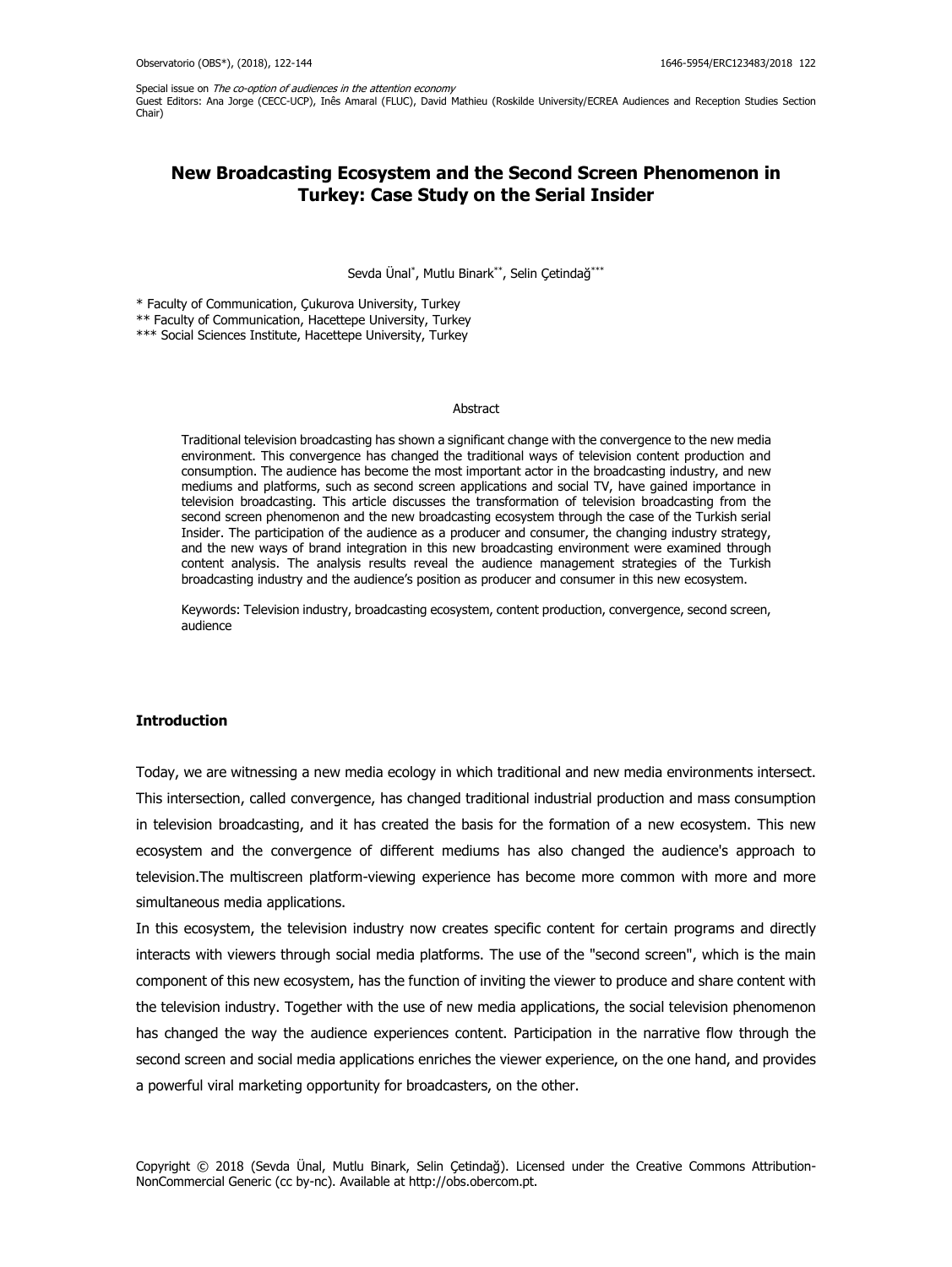In this study, the transformation of television broadcasting from the second screen phenomenon and the new broadcasting ecosystem in Turkey is discussed through the serial Insider, which was introduced by Ay Yapım. Insider was broadcasted on Show TV during the period of 2016-2017, and it is an important example that reveals the changing form of audience participation through second screen environments and the social media strategies of the television industry. In short, the aim of this study is to propose an image of the transformation of the traditional broadcasting industry in Turkey and to discuss the new position of the viewer as a part of the networked public. We first provide an overview of the changing media ecosystem and television broadcasting industry. Second, with the Turkish serial Insider, we reveal new forms of viewing experiences and audience management strategies in the television industry by applying content analysis on the serial's hashtags.

#### **New Broadcasting Ecosystem and Second Screen Case: The Role of Convergence**

Digitalization affects our way of experiencing the media and changes media industry professionals' way of work. With the adoption of Internet technologies by the masses and the transition to web 2.0 technologies on the Internet, the media ecosystem has undergone a profound shift. Through digitalization, traditional media intersects with different and diverse media environments that connect it to the network. This intersection has caused an important shift in both the media industry and television industry. This shift has been defined by the term "convergence" by both industry professionals and scholars, and this term has thus become a buzzword since the 1990s (Storsul&Stuedahl, 2007, p.9) in defining new media and the new broadcasting ecosystem.

James Hay and Nick Couldry (2011), in their article "Rethinking Convergence/Culture", propose four definitions related to "convergence" to emphasize the changing forms of viewing: as "a description of synergy among media companies and industries, as the multiplication of 'platforms' for news and information, as a technological hybridity that has folded the uses of separate media into one another (e.g. watching a television broadcast on a cell phone), and as a new media aesthetic involving the mixing of documentary and nondocumentaryforms." For Henry Jenkins (2006), convergence should be understood not as a fixed relationship but as an ongoing process or sequence of the intersections between different media systems. When we talk about convergence, we refer to not only technological aspects but also cultural and social aspects. He placed "media convergence" at the center of "culture" (Hay&Couldry, 2011, p.473). Jenkins (2004) sees convergence as an old concept with new meanings that reflects a situation in which multiple media systems coexist and media content flows through different platforms. It changes the relationship between existing technology, industry, markets, gender, and audiences. Convergence has two dimensions: It is both a corporate-driven (top down) and consumer-driven (bottom up) process. The consumer-driven process refers to the participatory culture in which the audience's active engagement is necessary. The audience in this convergence culture is active, migratory, and not loyal to media companies. However, according to Jenkins, the participatory culture debate is not based on the assumptions of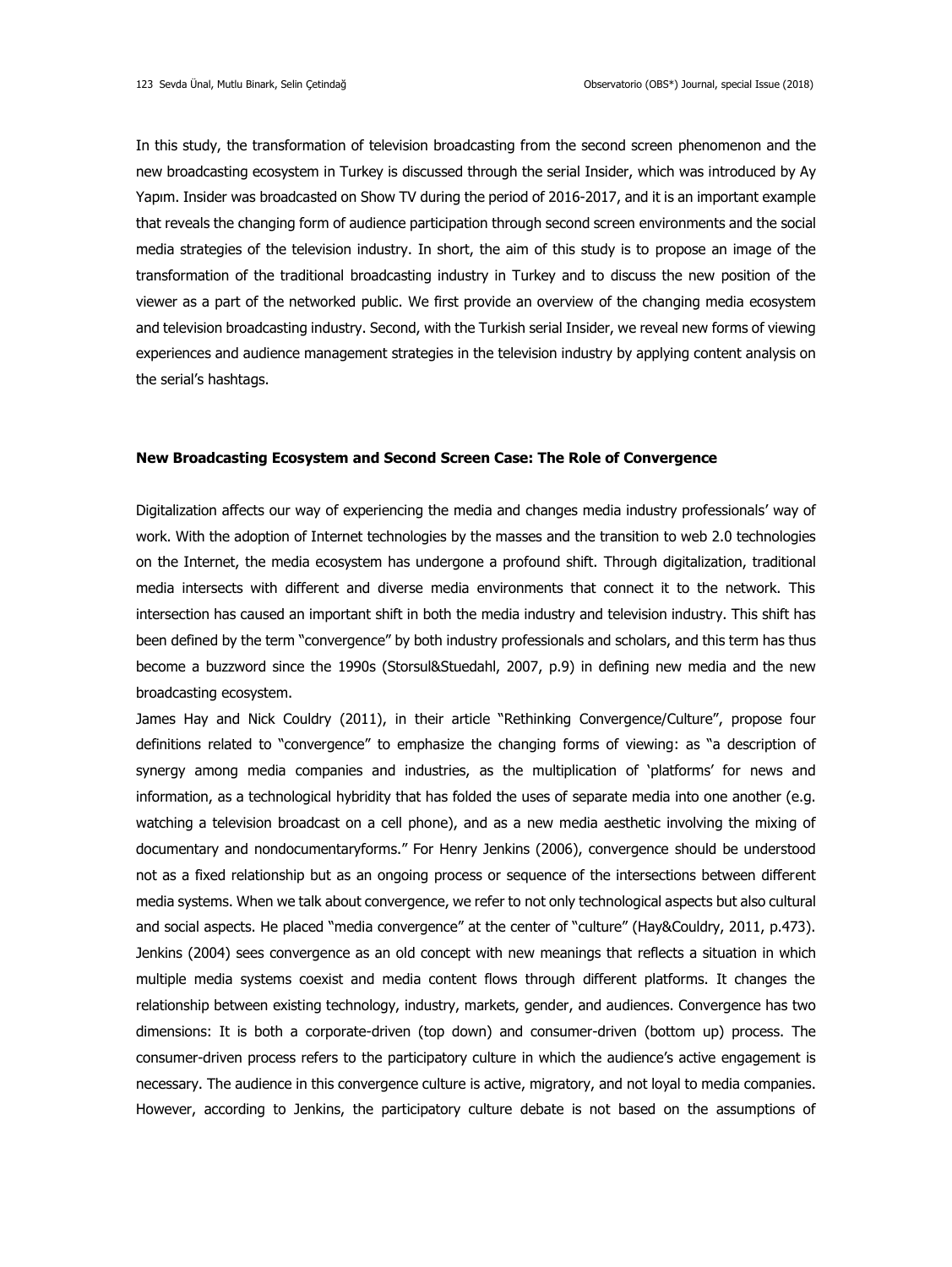technological determinism (2013, p.269). Media convergence should not be considered simply a technological change, as it changes the relationship between existing technologies, industries, markets, genres, and audience. In this context, convergence describes technological, industrial, cultural, and social changes together. Jenkins views a contrast with hypotheses that have tried to define convergence through purely technological factors—digitization in particular (Matthews, 2010).

In this new media and broadcasting ecosystem, we come across with new production and consumption processes. These new processes have changed television-viewing practices. New mediums and platforms have begun to accompany such viewing practices. New mediums such as smart phones, tablets, and notebooks that enable multiscreen activity called social TV and new platforms of social media such as Twitter, Facebook, and Instagram constitute the main characteristics of this new media ecosystem.

This new media and new broadcasting ecosystem bring with them new discussion regarding the position of television. In other words, recent trends in viewing habits have triggered the question, "Is traditional TV coming to an end?". The author of this statement argues that the nature of television is undergoing some radical shifts and that these shifts are signs of a landmark in terms of how television is produced, distributed, and consumed. Like Jenkins (2006), Elihu Katz (2009) discusses the future of television and suggests that television has always been a medium in transition. In particular, in his essay "The End of Television? Its Impact on the World (So Far)", Katz (2009) states that with the integration of the Internet and new media, television has evolved along two axes. The first axes is from having the same content to having differentiated content, and the second axes is from watching together to watching alone. Another scholar, John Ellis (2000), defines television broadcasting in three phases. He called the first phase (1950s to 1980s) "scarcity." In this phase, there was a limited number of channels and a habit of watching together in common. Ellis defines the second phase with the word "plenty." In this phase, satellite and cable and competition reigned, there were TV sets in every room of the home, and the number of channels increased. The last phase is "infinite choice." In this phase, we can view whatever we like. Moreover, we can choose the time and the medium (Katz, 2009, p.7). Jakob Bjur (2012), who is against the argument of the "end of television", states that the death of television remains in theory. In contrast, the television audience becomes even more individualized, and this individualization has increased steadily with network technologies (pp.175-176).

Following this discussion, we can say that television broadcasting is moving from classical television broadcasting to interactive television broadcasting. Thus, business models in the television sector have also changed. In the new broadcasting ecosystem, content production is not limited to just television content; it is also planned for different digital mediums. Thus, a multi-faceted production structure has emerged. David Marshall (2010) has particularly drawn attention to the multi-platform structure of television broadcasting. With this structure, the viewing experience has changed, where a new viewing experience can take place at different times and different locations, with different screens. Elizabeth Evans (2015) refers to Henry Jenkins' conceptualization of "transmedia storytelling" to explain this new viewing experience. Jenkins (2007) defines transmedia storytelling "as a process where integral elements of a fiction get dispersed systematically across multiple delivery channels for the purpose of creating a unified and coordinated entertainment experience". According to Evans, the use of different screens has changed storytelling on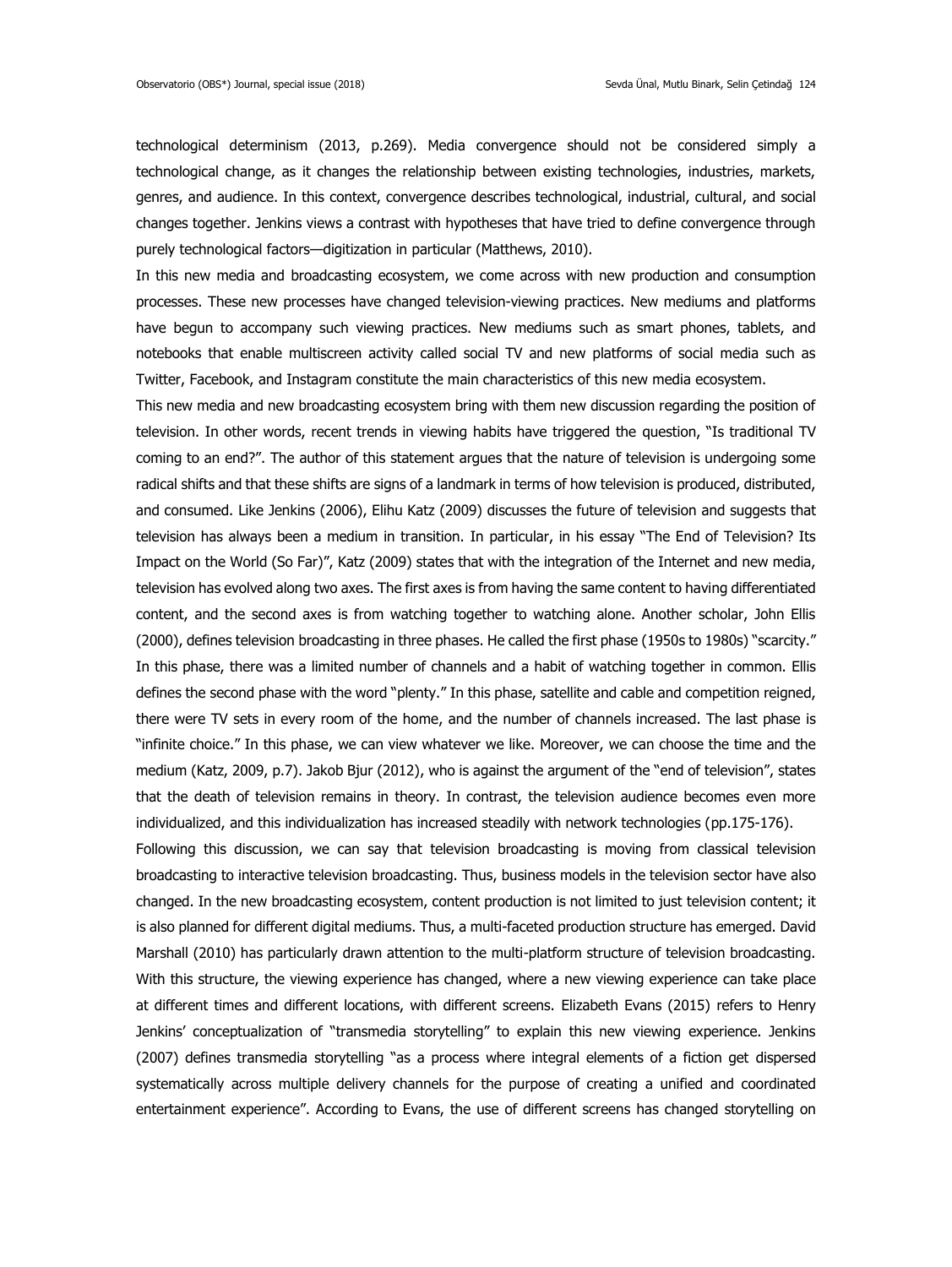television, as it has layered the experience for the audience and synchronized second screen applications with the convergence of the timeliness of television narratives. In short, media convergence encourages a new participatory culture that supports the audience's active participation by giving average people the tools to archive, annotate, appropriate, and recirculate content (Jenkins, 2001). In the studies of Jenkins, fan subcultures and fan participatory culture seem to be at the center of the new media ecosystem (Matthews, 2010, p.6). The participation of audiences to the industry circle as both consumer and producer by using social media platforms has revealed a new aspect of television viewing; this is called "social television". James Blake (2017) notes that television broadcasting always creates socialization through programs, but social television goes beyond bringing together different television content communities, and it thus allows inclusion and identification in a particular context/theme.

Social television gives opportunities to the audience to intensively interact with media content using a variety of communication tools. This interaction with content has led to some changes in the writing and marketing of television scenarios (Arrojo, 2015, p.38). Roberta Pearson states that "The digital revolution has had a profound impact upon fandom, empowering and disempowering, blurring the lines between producers and consumers, creating symbiotic relationships between powerful corporations and individual fans, and giving rise to new forms of cultural production" (2010, p.1). The advantages of social television in terms of the television industry can be listed as social ratings through social media, which is a new rating measurement system, and the development of an advertising strategy targeting viral marketing. In addition, this free and voluntary labor of the audience, in favor of the industry, operates as both data and value. The television industry uses second-screen tools to attract its audience. Moreover, hashtags, various activities, opening chatrooms, sharing posts, etc., are used in an audience-management strategy in the television industry (Blake, 2017, p.8). In terms of the television industry and advertisers, second-screen usage is an important audience management tool to reach the target group. Therefore, in the new broadcasting ecosystem, the use of the second screen is going to increase as a tool for audience management. In short, all types of data related to a program that are entered by the audience emerge as a social rating. Social ratings affect the ratings and permanence of programs in traditional media.

## **Development of the New Broadcasting Ecosystem and the Second Screen Case in Turkey**

Television broadcasting in the new broadcasting ecosystem now takes place through multiple media platforms. Considering ratings and advertisers, various new strategies will inevitably be created for audience management. For example, the industry creates official fan pages about program for audience management through the second screen, and audiences are directed to these platforms for interaction. Web TV, video sharing sites, video streaming sites, and social media platforms are components of the new publishing ecosystem. Twitter, Instagram, YouTube, and Facebook are preferred for sharing various types of descriptive information, pictures, and videos related to the contents of television broadcasts. However, in order to receive online feedback and create a chat environment simultaneously with television, create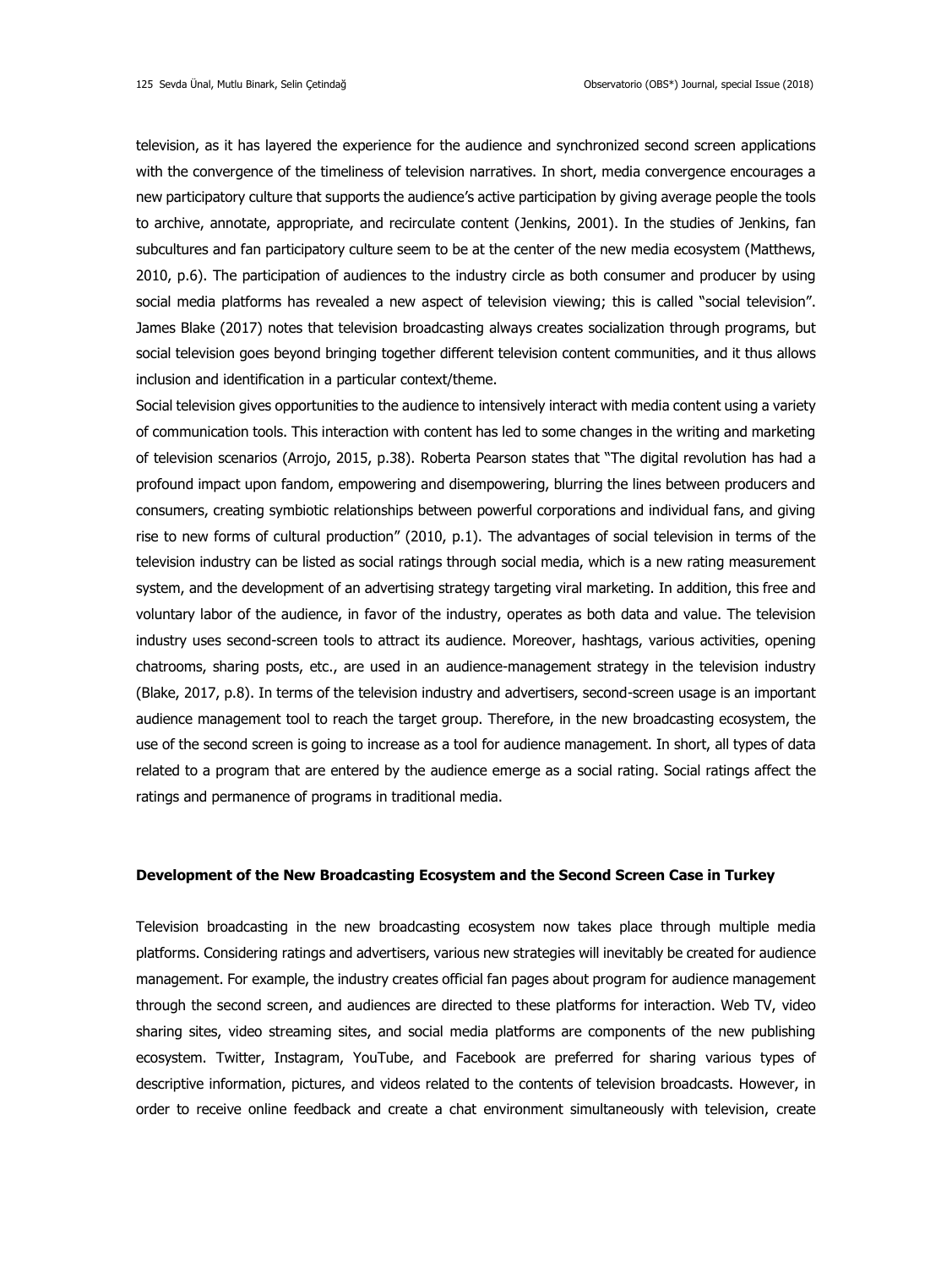hashtags, and feature on trending topic lists, Twitter has relatively come to the forefront.The convergence of television broadcasting with new media platforms in Turkey has occurred parallel with the development of Internet technologies and the spread of social media platforms. In Turkey, especially after 2010, television organizations have started to use social media actively to support traditional media content. Social media platforms such as Facebook and Twitter and video sharing platforms such as YouTube formed the basic platforms for such a strategy (Dikmen, 2017, pp.433-436). Using the new media platforms to support TV content, TV content was offered on different new media platforms and through different promotion channels and strategies.

The use of hashtags as an audience management strategy was first seen in 2011, during the airing of the TV series For My Father (Babam İçin) on the commercial Turkish channel Fox TV. Then, in 2012, one of the episodes of the sitcom A Man and Woman (Bir Erkek Bir Kadın) aired with the hashtag #bencocukken (#WhenIwasaKid). Another example of second screen usage is North-South (Kuzey Güney), which was broadcasted on Kanal D during the years 2011-2013 and produced by Ay Yapım. On an episode from March 7, 2012, the leading women character of North-South, Cemre, created an account on Twitter [\(https://twitter.com/Cemre\\_Cay\)](https://twitter.com/Cemre_Cay) and shared tweets simultaneously. The serial Waiting for the Sun (Güneşi Beklerken), which was produced by D Production, broadcasted on Kanal D between July 2013 and July 2014, and D Production created a fan page called Zeyker. Zey refers the leading female character, Zeynep, and Ker refers to the leading male character, Kerem. On this page, information about Zeynep and Kerem, music, and fan messages were shared (Sezen, 2016, p.173). For the serial Magnificent Century (Muhteşem Yüzyıl), an interactive comic book was designed. Then, in 2017, a comprehensive mobile game for the serial was produced in Turkey. The mobile game was available for free on the App Store and Google Play, and the game was designed entirely in accordance with the characters. In the first 24 hours of its release, the game ranked first for most downloads.

### **New Broadcasting Ecosystem and Audience Management: Insider**

-

The Turkish TV serial Insider (İçerde) aired on the Turkish commercial mainstream TV channel Show TV between the period of September 2016 and June 2017 on each Monday at prime time. The serial consists of 39 episodes. The serial Insider is a successful example for discussion on both the changing ecosystem of the Turkish television industry and the audience's position in broadcasting, producing, sharing, and distributing content. Insider was produced by Ay Yapım, which is one of the leading Turkish production companies.<sup>1</sup>

<sup>1</sup>Ay Yapım was founded in 2005. Since then, Ay Yapım has produced drama series, formats, and weekly and daily shows. With the series Endless Love (Kara Sevda), Ay Yapım won its first Emmy for best telenovela. Endless Love has been broadcasted in 60 countries. For further information, please see http://ayyapim.com/about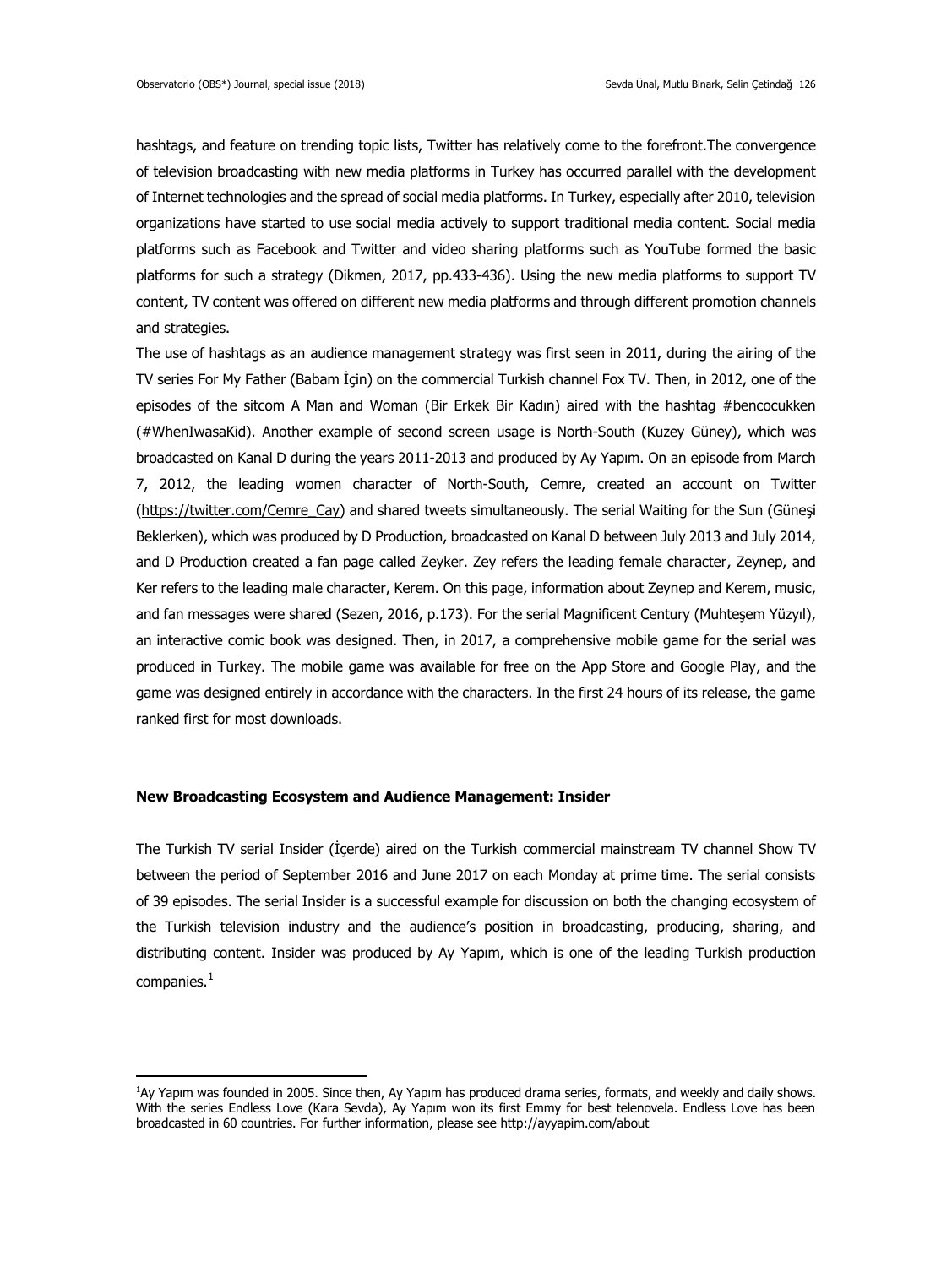Insider represents a flexible adoption of both Internal Affairs, produced in 2002 in Hong Kong, and Departed, produced in 2006 in the U.S. It is a story of two brothers, Sarp and Umut, looking for each other. Umut was kidnapped at a very young age. Then, his mother and his brother Sarp dedicated their lives to finding him.<sup>2</sup> Yamaç Okur, the executive producer of Insider, states that "Both Instagram and Twitter's social media management went very well. With 500,000 followers on Instagram and 60-70,000 followers on Twitter, they are the two platforms that have incredible interaction with the audience. For interaction, interpretations made by the audience are very important in the television industry" (July, 2017). Show TV's social media team managed Insider's official accounts on Scorp and Groop, and Insider's official accounts on YouTube, Twitter, and Instagram were managed by the production company Ay Yapım. In addition, various accounts on the platforms Twitter, Instagram, Facebook, and YouTube were created by fans of Insider.

The most important reason why viewers are interested the second screen is the flexibility. For this reason, creating original content has been the number one priority for television companies. However, in no way should the industry interfere with the audience in choosing the access time and place, as one of the most important factors in the viewing experience is the desire for flexibility (Duncan & Krommendam, 2014). Hence, the degree of the flexibility that the content provides to the audience is an important factor in determining the success of the content.

There is another important function of the second screen for the television industry in Turkey. In Turkey, the airtime of serials lasts an average of three hours. Thus, it is particularly important to keep the audience in front of the screen for a long time. In his interview, Okur (July 2017) emphasizes the role of social media in securing the audience's attention to the traditional screen. In Insider, in addition to social media platforms that appeal to a broad audience, such as YouTube, Twitter, Instagram, and Facebook, content was also produced for new social media platforms, such as the Turkish chat applications Scorp and Groop. Thus, interaction with the audience was maintained.

Scorp is a social media application that was developed by the students İzzet Zakuto and Sercan Işık of Koç University in Turkey in 2015. Its slogan is "Millions of millennials telling their stories on any subject. Now, it's your turn!" University students are considered the target audience, and the application has three language options: Turkish, English, and German. It allows users to share comments on specific categories with 15-second videos. The application reached 10 million users in June 2017. Insider interacts with Scorpels through the broadcast channel by displaying episode hashtags. Groop is another social media application that was used for Insider. It is a mobile app that focuses on group conversations. Groups of 6 persons, who know each other or do not know each other, meet in a 15-minute talk session and share ideas with each other. Groop defines itself as a social chat platform, but it also incorporates play into it. In Groop, instant discussions were made about the latest episode of Insider, and Insider's episode hashtag was shared on Show TV with the Groop symbol.

There are some other social media platforms that were used by Ay Yapım for audience management. For example, on the website of Show TV [\(http://www.showtv.com.tr/dizi/tanitim/icerde/1681\)](http://www.showtv.com.tr/dizi/tanitim/icerde/1681) under the section

1

<sup>2</sup>The full story can be read at<http://ecchorights.com/series/insider>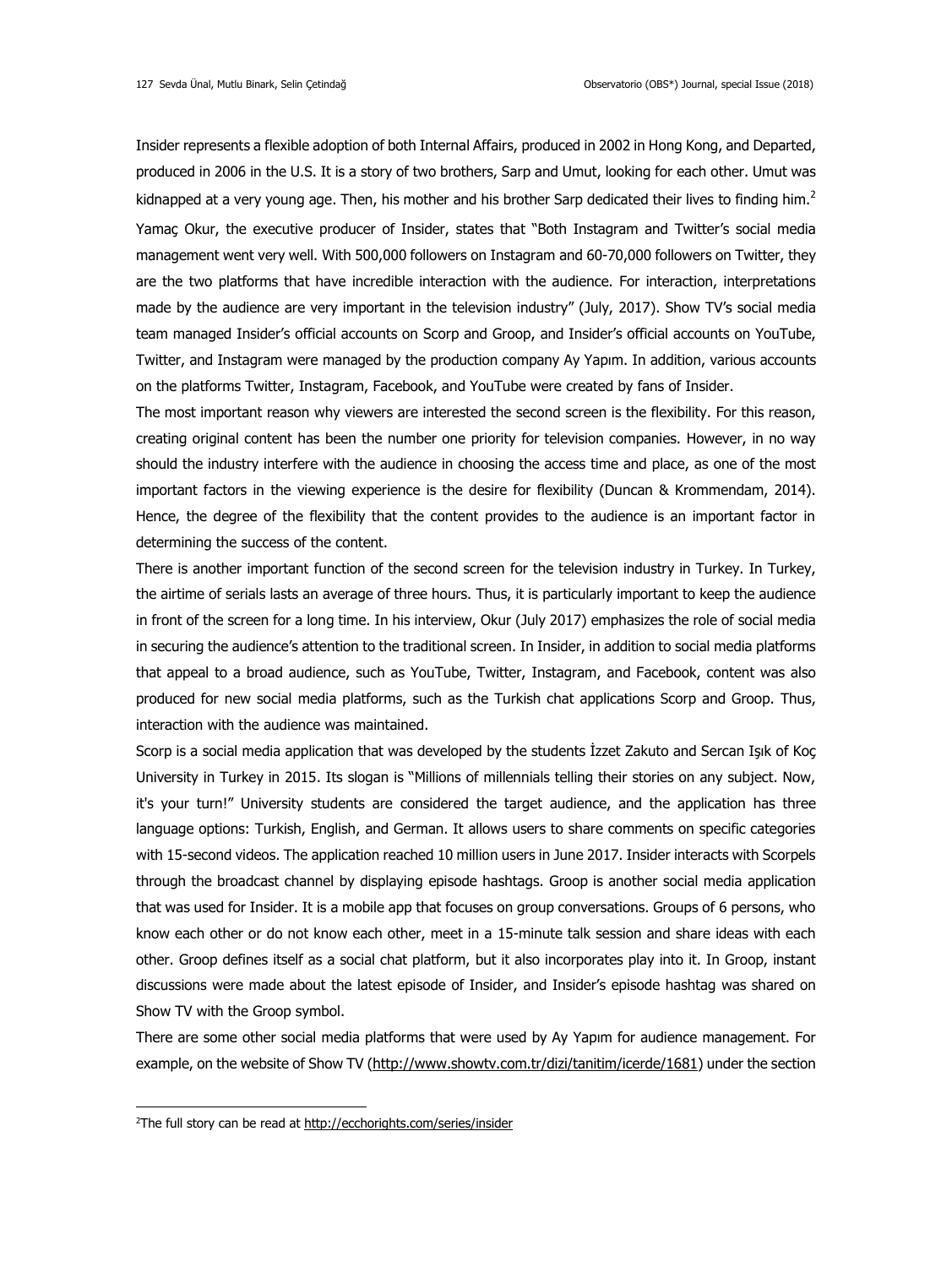-

of serials, users can obtain information about Insider. This information on Insider is classified under the titles "Serials, scenes, fragments, news, photo gallery, cast". After it aired on TV, the audience could watch Insider through this platform uncensored. YouTube is an important social media platform that helps make content viral around the world in a very short time. Insider also has an official account on YouTube, which has approximately 1 million followers. It is also possible to access a wide range of content produced by the audience related to Insider via YouTube.

Regarding web TV, we can mention two initiatives that have been developed currently in Turkey. The first is Blu TV, which has been active since January 2016 and is owned by Doğan Holding.<sup>3</sup> It is a prepaid service and works with a membership. Puhu TV is another web TV channel in Turkey. It has been active since December 2016 and is owned by Doğuş Holding<sup>4</sup>. As it is free of charge, users can watch content both with or without a membership. Unlike Blu Tv, Puhu TV's main source of income is ads, as same with traditional television channels. On both platforms, one can watch Turkish serials that are shot for only for these platforms and are not shown on television. Until episode 19, Insider could be watched through its official YouTube account, but after an agreement with Puhu TV, access to episodes in Turkey via YouTube account was blocked.

Regarding the use of social media, executive producer Okur states that Facebook is an effective platform for interaction but is difficult to manage. Therefore, they have preferred Twitter and Instagram for audience management on the second screen (Okur, July 2017). Twitter, which is now almost synonymous with the second screen, allows its users to share a message with 140 characters<sup>5</sup>. Twitter was effectively used by both the production firm Ay Yapım and the Insider audience, and Insider is thus a successful example of creating a virtual discussion environment on Twitter, especially through hashtags. Instagram is a social networking platform that was specially developed for photo and video sharing via smartphones. Insider's official Instagram account "icerdetvdizi" has 432,000 followers. During the 39 episodes, 1490 posts were shared.

Shazam is one of the applications that was used for the first time with Insider to watch a scene at 360 degrees. Shazam is known as an online music scanning application. In 2011, the "Shazam for TV" application was launched. Through shazaming scenes from TV shows, movies, and sequences, the user is redirected to the relevant page. Audience members who launched this application on their phone were able to watch the shooting scene of the female leading character, Melek, at 360 degrees and had the opportunity to see the person who shot Melek. This was realized under Fiat sponsorship. Melek's shooting scene has been shazamed 53,700 times. Okur explains the process of selecting Melek's shooting scene for the Shazam application:

<sup>3</sup> In the media business, Doğan Holding had been operated in the fields of newspaper, magazine and book publishing, television and radio broadcasting and production, Internet, digital platforms, and printing and distribution. However, they sold all their media institutions to Demirören Group in late March2018.

<sup>4</sup>Doğuş Group is active in eight core businesses fields, including financial services, automotive, construction, media, tourism and services, real estate, energy, and entertainment.

<sup>5</sup>On November 7th 2017, Twitter announced that it would roll out longer tweets to virtually all of its users, doubling the traditional 140 character limit to 280 characters.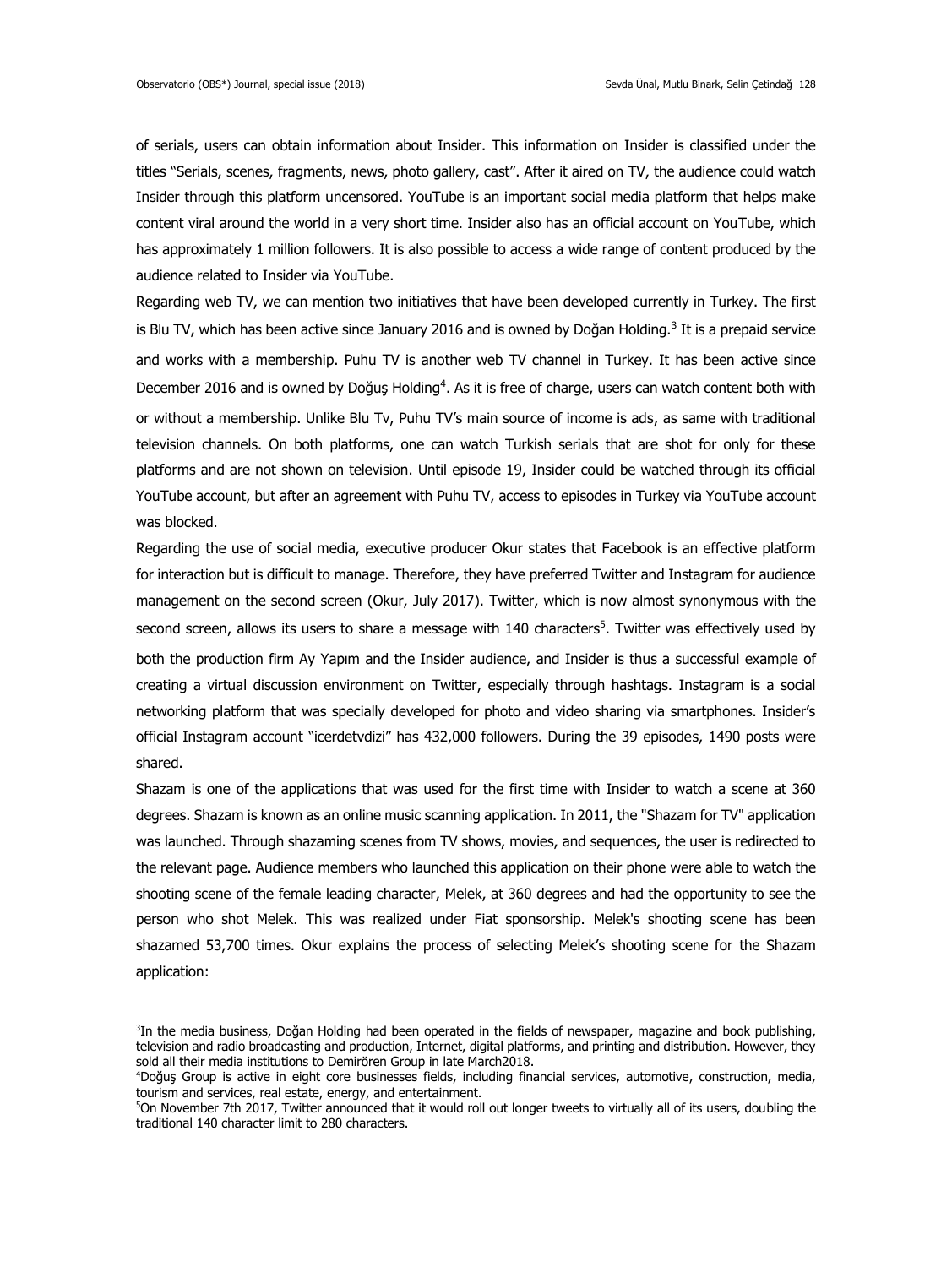"In fact, it was something we had been waiting so long to do. We've been looking for a scene like that for about 15 episodes. It was an application we did with Fiat. We did not see who killed Melek in the scene. We put the camera in a way that everywhere could be seen by using Shazam app. Then, we asked the audience to find the murderer by using Shazam. With the 360-degree angle of the camera, you can see the murderer" (July 2017).

Virtual reality creation was effectively accomplished through Shazam in this scene. However, in fact, in the serial titled Filinta: An Ottoman Detective, which was broadcasted on Tuesday evenings on TRT 1(Turkish Radio Television) between 2014 and 2016, the Shazam application was first used. For the first time in Turkey, before broadcasting, the audience could watch a 5-minute part from the first episode of Filinta via Shazam on the mobile app. This was called a "preview." The application was also announced on the official Twitter account of TRT 1.

## **Methodology**

In this study, using Insider, new forms of audience participation and industry strategies in audience management are discussed through content analysis. Content analysis has different definitions in its historical development. Bernard Berelson describes content analysis as "a research technique for the objective, systematic, and quantitative description of manifest content of communications" (cited Gökçe, 2001, p.7). Content analysis by incorporating objective reading principles can also be defined as a "second reading" that serves to identify items that affect the individual without being seen (Bilgin, 2014, p.1). Unrecognized concepts and themes in a descriptive approach are also revealed through content analysis. Thus, the collected data are conceptualized, logically organized, and categorized, and the themes describing the data are identified (Yıldırım&Şimşek, 2003, p.163; Braun&Clarke, 2006). Through categorization in content analysis, the unrelated material is combined with a logical link, and the information is transformed into analyzable units (Wang, 2015, p.24). Content analysis is used by researchers in the field of communication studies, especially in the field of Internet studies and social media research, in order to categorize big data and collect unrelated material under a theme as one of the main methods.

In this study, the social media platforms Twitter and Instagram were chosen for the research universe, and content analysis of publicly available tweets and Instagram posts on the serial Insider was then conducted, as Twitter and Instagram played a key role in the audience management strategy of the Insider's production firm. Content analysis was conducted on Twitter and Instagram separately.

Twitter and Instagram are the two social media platforms that are actively used in community building. In the example of Insider, episode hashtags were key in directing the audience, and the Insiders audience then shared their feelings, ideas, criticisms, etc., through hashtags. Thus, shares related to Insider were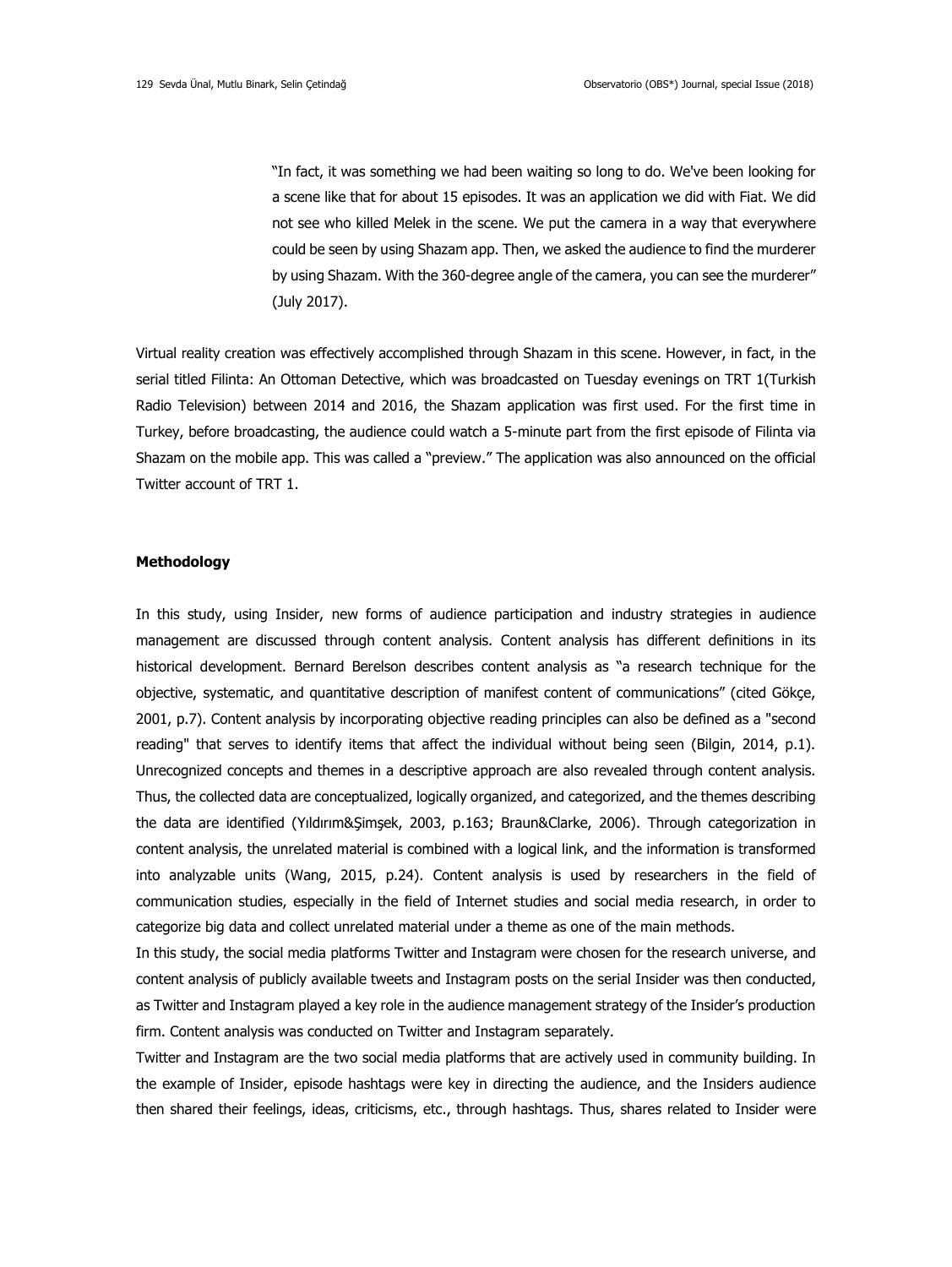compiled and analyzed through hashtags. However, on content on the official Instagram account created by Ay Yapım, "icerdedizitv", was analyzed. Through Instagram, Ay Yapım shared content to increase interactivity and participation and used the platform to share brands appearing on Insider.

Insider built a wide-ranging online community that engages all over the Internet, and Ay Yapım provided its audience with useful, shareable information about the serial. Okur states that for the social media strategy of Insider, they broadcasted trailers on TV and on social media platforms throughout the whole week, andthey announced episode hashtags from social media. As a result, they were able to start debates about the episodes (July, 2017). Hashtags for every episode determined by Ay Yapım thus played an important role in its audience management strategy. In this regard, Marvick and boyd (2016) note that hashtags provide a common platform for discussion, creating a communicative structure for the program that is followed and creating a sincere conversation environment. The audience was encouraged to chat and produce content on Insider both during and after broadcasting as a part of Ay Yapım's content and audience management strategy.

#### **Insider on Twitter**

1

Here, we review audience discussion on Twitter, which can be classified by hashtags. Hashtags on Twitter are used to explicitly contextualize content, and they are therefore seen by users as a sign of the topics covered in their tweets. In other words, hashtags on Twitter and Instagram are used to identify common issues in messages and to contextualize messages (Jurgens et al., 2011). In this study, hashtags are considered in order to contextualize messages posted for every episode of Insider. Through 39 episodes, Insider became a trending topic on Twitter on both Turkey's list and the world list. According to the social media research company Somera's data, a total of 516,453 tweets were posted in the first four episodes of Insider<sup>6</sup>. Given the number of tweets throughout the 39 episodes andthe time constraints of research, it is not possible to examine all the data constituting the research universe. As seen in this study, when the universe transcends a dimension that can be investigated both materially and in terms of time, sampling is preferred. Two episodes were thus selected randomly for each month as part of the 10-month broadcasting period. Paul J. Lavrakas (2008) defines random sampling as "a variety of selection techniques in which sample members are selected by chance, but with a known probability of selection". After the episodes were identified for every month, tweets were collected. Twitter's advanced search option was used to collect tweets sent under selected hashtags. Advanced search has filtering options that allows user find very specific content (Wadlington, 2016). The broadcasting date of the episode, the episode hashtag, and the serial name were the keywords to collect tweets through the advanced search option.

<sup>6</sup> http://www.showtv.com.tr/dizi/haber/1310814-ekranlarin-yeni-fenomeni-icerde.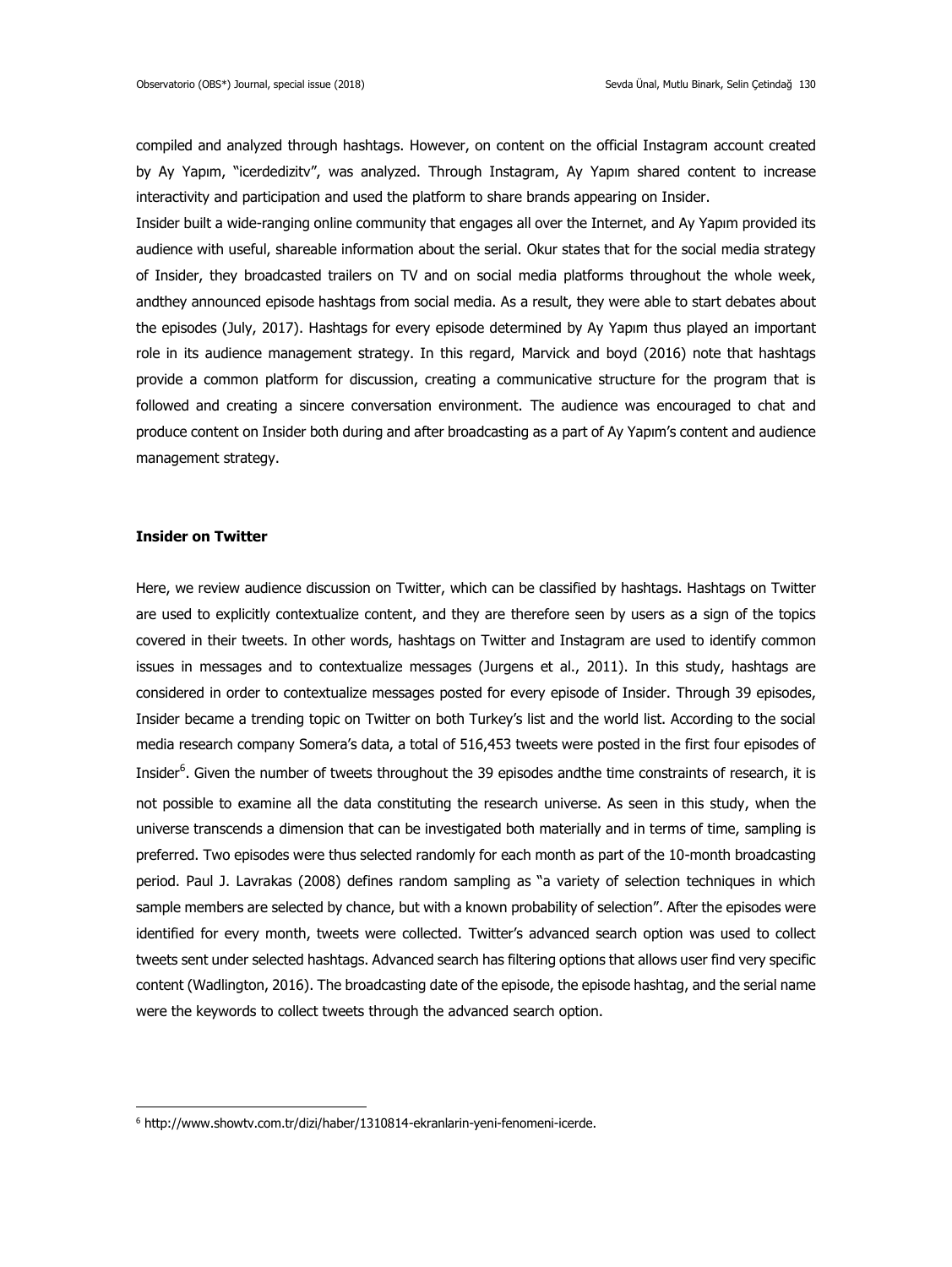Using the Google search engine and episode hashtags, the number of tweets posted for every episode was searched. Accessed data are presented in Table 1. While some of the hashtags were derived from the series name, some of them are in the form of a word or a sentence appropriate to the theme of the episode.

| <b>Episode</b> | Release     | <b>Episode</b>                                              | <b>Tweet</b>  | <b>Episode</b> | <b>Release</b> | <b>Episode</b>                         | <b>Tweet</b>  |
|----------------|-------------|-------------------------------------------------------------|---------------|----------------|----------------|----------------------------------------|---------------|
| <b>Number</b>  | <b>Date</b> | <b>Hashtags</b>                                             | <b>Number</b> | <b>Number</b>  | Date           | <b>Hashtags</b>                        | <b>Number</b> |
| 1              | 19.09.2016  | #icerde (inside)                                            | 73,000        | 2              | 26.09.2016     | #icerde (inside)                       | 56,000        |
| 3              | 03.10.2016  | #icerde (inside)                                            | 21,102        | 4              | 10.09.2016     | #icerdeyim<br>(I'm<br>inside)          | ---           |
| 5              | 17.10.2016  | #icerdeyim (I'm inside)                                     | ---           | 6              | 24.10.2016     | #icerdeki (insider)                    | ---           |
| 7              | 31.10.2016  | #icerdemisin (Are you inside)                               | ---           | 8              | 07.11.2016     | #icerdemi (Is he<br>inside)            | ---           |
| 9              | 14.11.2016  | #MestanıKimÖldürdü<br>(Who<br>killed Mestan?)               | 44,121        | 10             | 21.11.2016     | #içerdeler<br>(They<br>are inside)     | 43,219        |
| 11             | 28.11.2016  | #TakTakTakaTak<br>(KnockKnockKnockingKnock)                 | 52,262        | 12             | 05.12.2016     | #benkimim<br>(who<br>am I)             | 49,771        |
| 13             | 12.12.2016  | #icerde (inside)                                            | 22,866        | 14             | 19.12.2016     | #patronkim (who is<br>the boss)        | 14,126        |
| 15             | 26.12.2016  | #iyimiyiz (Are we Ok?)                                      | 28,807        | 16             | 09.01.2017     | #içerde (inside)                       | 26,189        |
| 17             | 16.01.2017  | #melekikimkurtaracak (who<br>will save Melek?)              | 16,340        | 18             | 23.01.2017     | #umutiçin(for<br>Umut)                 | 18,524        |
| 19             | 30.01.2017  | #oyunicindeoyun<br>(game<br>within the game)                | 19,436        | 20             | 06.02.3017     | #nefesnefese (out<br>of breath)        | 18,109        |
| 21             | 13.02.2017  | #kardeşim (my brother)                                      | 25,450        | 22             | 20.02.2017     | #kimkazanacak<br>(who will win)        | 30,479        |
| 23             | 27.02.2017  | #güçlüoynayankazansın<br>(who play strong wins)             | 14,513        | 24             | 06.03.2017     | #yolunsonu (end of<br>the road)        | ---           |
| 25             | 13.03.2017  | #filmbaşlıyor (film is starting)                            | 24,702        | 26             | 20.03.2017     | #benimmahallem<br>(my neighborhood)    | --            |
| 27             | 27.03.2017  | #enzorkarar (the toughest<br>decision)                      | 15,022        | 28             | 03.04.2017     | #filminsonu (end of<br>the film)       | 88,303        |
| 29             | 10.04.2017  | #enbüyüksır<br>(the biggest<br>secret)                      | 23,087        | 30             | 17.04.2017     | #kardeşim<br>(my<br>brother)           | 21,600        |
| 31             | 24.04.2017  | #obirmelek #anıbiriktir (she<br>is an angel, save memories) | 44,874        | 32             | 01.05.2017     | #birader (brother)                     | 25,087        |
| 33             | 08.05.2017  | #hesapgünü (doomsday)                                       | 43,491        | 34             | 15.05.2017     | #soluksuzicerde<br>(breathless inside) | 41,945        |
| 35             | 22.05.2017  | #içerdeyizabi (we are inside<br>bro)                        | 105,504       | 36             | 29.05.2017     | #yılmazbrothers                        | 72,255        |
| 37             | 05.06.2017  | #annem (my mom)                                             | 148,916       | 38             | 12.06.2017     | #kardeslericerde<br>(brothers inside)  | 109,982       |
| 39             | 19.06.2017  | #icerdefinal<br>#sonkeziçerdeyiz (insider<br>final)         | 200,516       |                |                |                                        |               |

**Table 1:** Serial Insider Episode Hashtags and Tweet Numbers Posted per Episode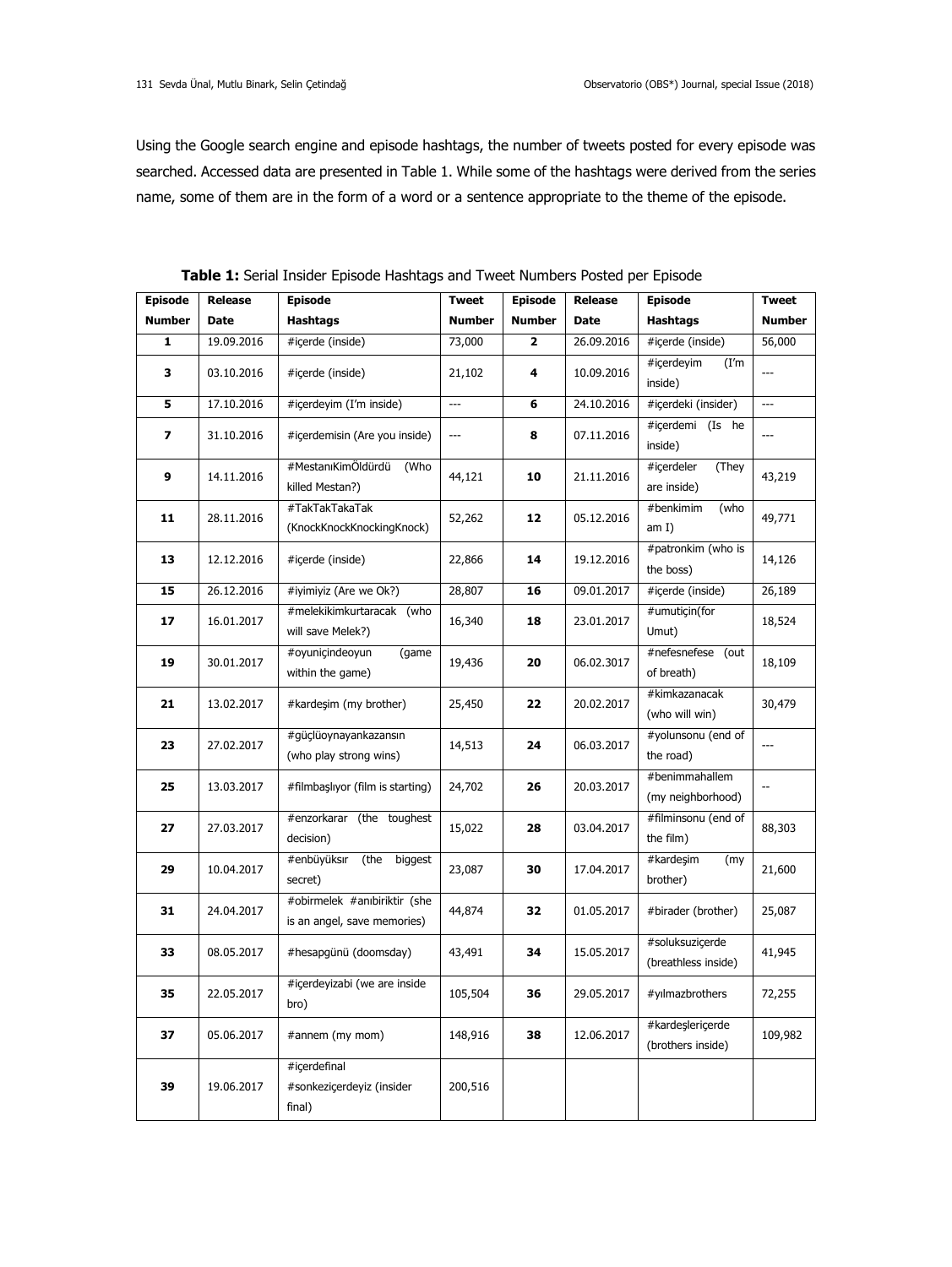1

As previously mentioned, Insider was broadcasted every Monday, during prime time, between 21:00 and 24:00. To analyze the larger corpus of Twitter data on episode hashtags, using random sampling, the first 50 tweets posted at the beginning of the episode and the last 50 tweets posted before the final scene were recorded. In total, within 20 episodes, 2000 tweets were included in the content analysis. After reviewing the tweets, categorization was made through key words. Key words give us clues about the audience's motivations in live tweeting. Five main categories were identified: expressing emotional content, informing, expressing an opinion, criticizing, and producing humor.

**Expressing emotional content** involves the direct or indirect use of emotional expressions indicating love, hate, hope, excitement, resentment, sadness, celebration, etc. Studies show that audiences react emotionally to television content. For this reason, emotions play an important role in social television (Buschow, Schneider& Ueberheide, 2014). Tweets that we evaluated under emotional content focused onthe important character Mert's struggle to find his family, the difficulties encountered by the character Sarp in his search for his brother, their failure to come together, the characters' sorrows, the death of a major character on Insider, the moment of the reunion of the brothers, and the relationships of couples. These tweets include the expression of love, hate, hope, excitement, resentment, sadness, and celebration. Moreover, the audience'sexpression of love and hate toward the stars of Insider, images and emojis shared about it, memes, and images and videos produced related to Insider were also evaluated under this category<sup>7</sup>. Okur (2017) notes that one of the hashtags is especially designed as an emoji: "We attached importance to emojis, and we always wanted users to express their emotions with emojis. We always asked users to express their feelings with emojis. For example, what does Coşkun, a bad guy, do for you—this emoji or that emoji? How do you describe this scene, etc? We always try to direct the audience to use emojis". This strategy aims to strengthen the interaction between the audience and narrative.

<sup>7</sup>To ensure research ethics and not harm the users, ordinary users' accounts and their content were anonymized in this study (Binark et al., 2017).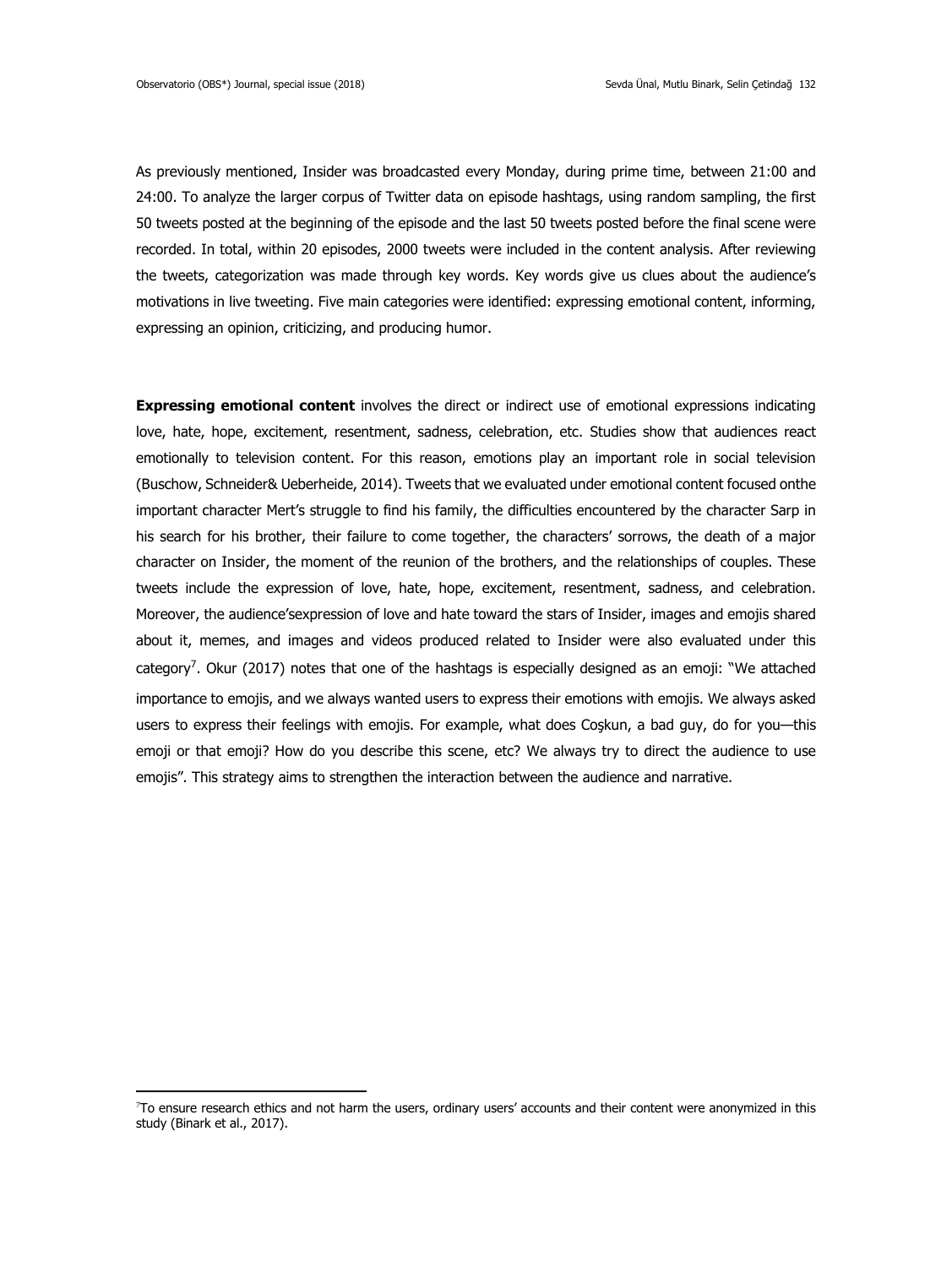#### **Image 1:** Example to the Expressing Emotional Content Category

Gözünüzü seveyim bu çocuğu daha fazla üzmeyin be herşeyin cezasını bu çocuk çekmek zorundamı #içerde #kardeşim



 $\circ$  $t1$  $O<sub>3</sub>$  $\boxdot$  Please, don't upset him anymore. Does this child have to suffer #insider #mybrother

**Informing** characterizes the practice by the production company, the broadcaster, or users of sharing various types of information about Insider in different formats, adding an additional information layer via hyperlinks. Under this category, we can see the dissemination of information on Insider. In addition, we can see other media organizations sharing about Insider and about the cast of Insider, giving links to news, videos, and images.





Insider's new episode has just started on Show TV! Enjoy it…#brother

**Expressing an opinion** refers to an audience member commenting on Insider's cast, plot, scenarios, dialogues, staging, etc. In addition, dialogues shared by the audience are evaluated under this category. Tweets under this category could be in the form of commenting on the scene, sharing dialogues of the cast, and sharing images about a scene. Audience members find script errors and criticize both the scriptwriter and director of the series; they also make suggestions to the production firm by rewriting the scenarios of the serial.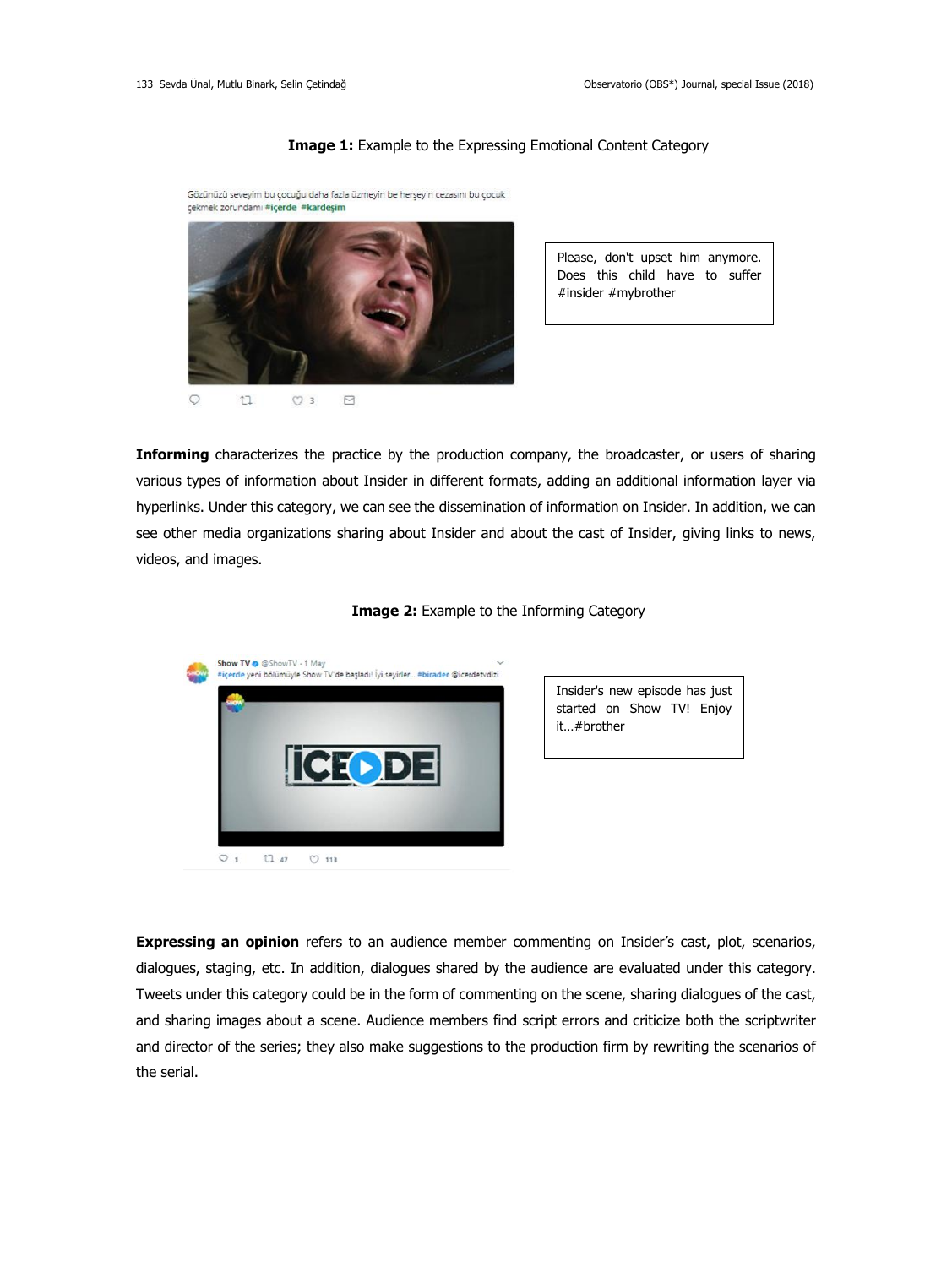## **Image 3:** Example to the Expressing an Opinion Category

Yalnız adamlar oynamıyor yaşıyor net özellkle Aras çok başarıllar bitince dizi qözlerim bu ikisni arayacak kesinlkle #icerde #icerdeyizabi twitter.com/icerdetvdizi/s...

Guys are not playing, they are living the scene. Good luck Aras. I will miss both of them when the series ends. #insider #weareinsidebro

**Criticizing** is categorized as negative feedback from the audience about the cast, plot, scenarios, scenes, and such expressions. Under this category, there are various types of criticisms directed at the cast, plot, scenarios, scenes, director, producer, and even the number of ads.

**Image 4:** Example to the Criticizing Category

#kardesim #icerde @icerdeDizisiTV yaziklar olsun ya sacmaladiniz iyice. Artik izlemicem izlettirmicem! Kardes olduklarini ogrenemediler!

Shame on you! Bullshit! I don't watch anymore and don't let others watch. They they did not learn that they were brothers.

**Producing humor** is categorized as humorous contents on the serial provided the audience as a source of inspiration. Creative content productions related to Insider made by the audience were also evaluated under this category. For example, the character Coşkun, who is in the role of "bad guy" in the series, kidnapped Mert and thus separated him from his family. However, in the latest episode, he united the two brothers and was therefore declared a hero by the audience with humorous language. Similarly, Alyanak plays a mafia member who constantly changes sides. This characteristic feature of Alyanak is highlighted in the humorous language used by the audience.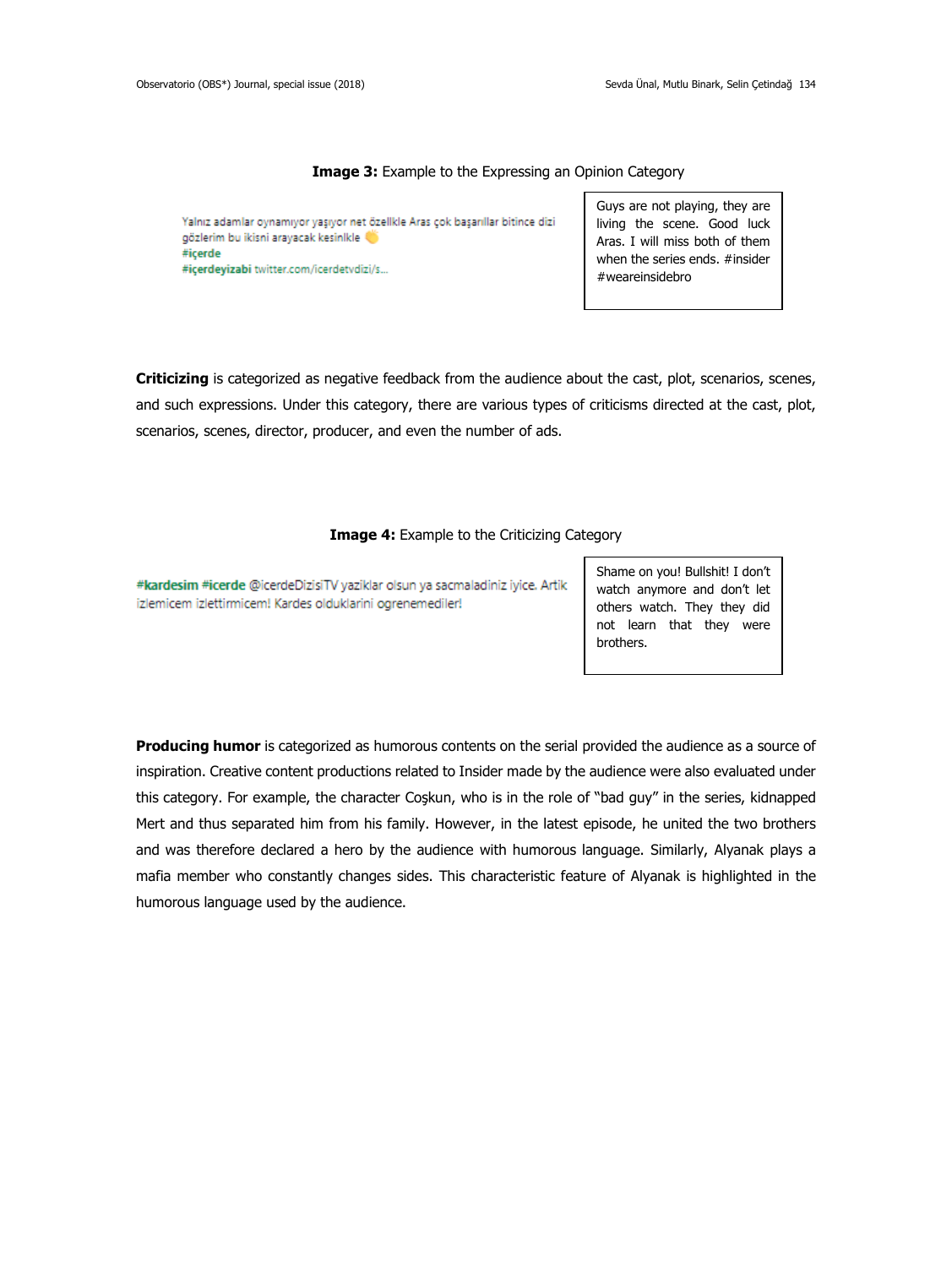#### **Image 5:** Examples to the Producing Humor Category

He has a different smile, ıf a butterfly sees his smile, its life will be longer.

Bir gülüşü var kelebek görse ömrü uzar #YılmazBrothers #icerde

Which turns faster, washing machine or [fidget spinner?](http://tureng.com/tr/turkce-ingilizce/fidget%20spinner) I think you.

Stres carlo mi daha hizli döner voksa camasır makinası mi ? Bence sen 18 8

#brothersareinside





 $t1$  $\circ$  s

Some fans have opened accounts for fictional characters in the series and assigned themselves a role through these accounts (Harrington, 2016, p.332). With this role, fans portray the character in a narrative in social media and rewrite the narrative in a new platform. Expressions, memes, and comments on images used in these accounts were evaluated under the category of humor production. The categories determined by the content analysis have also revealed the contribution made by the audience to content production and distribution. With this content, the audience makes two types of contributions to the television industry: providing data to publishers and contributing to market expansion. Ralp Rivera, Future Media Director at the BBC, explains how Twitter content provides data to broadcasters:

> "One of the things that we will be doing differently in the past is to engage with the people formerly known as the audience, meaning that we will become much more cognizant of who you are and what your relationship is with us throughout your day and your week and as you move from one of our services to another. We know who you are; we know your interests and what your usage patterns are, and then, we start to tailor our services around you and bring you the best of what we have available across TV, radio and online "(Duncan & Krommendam, 2014, p.4).

Content shared by the audience on Twitter contributes to the diversification of the story in the narrative and the development of subplots. This also contributes to the development of the market for the content. Viewers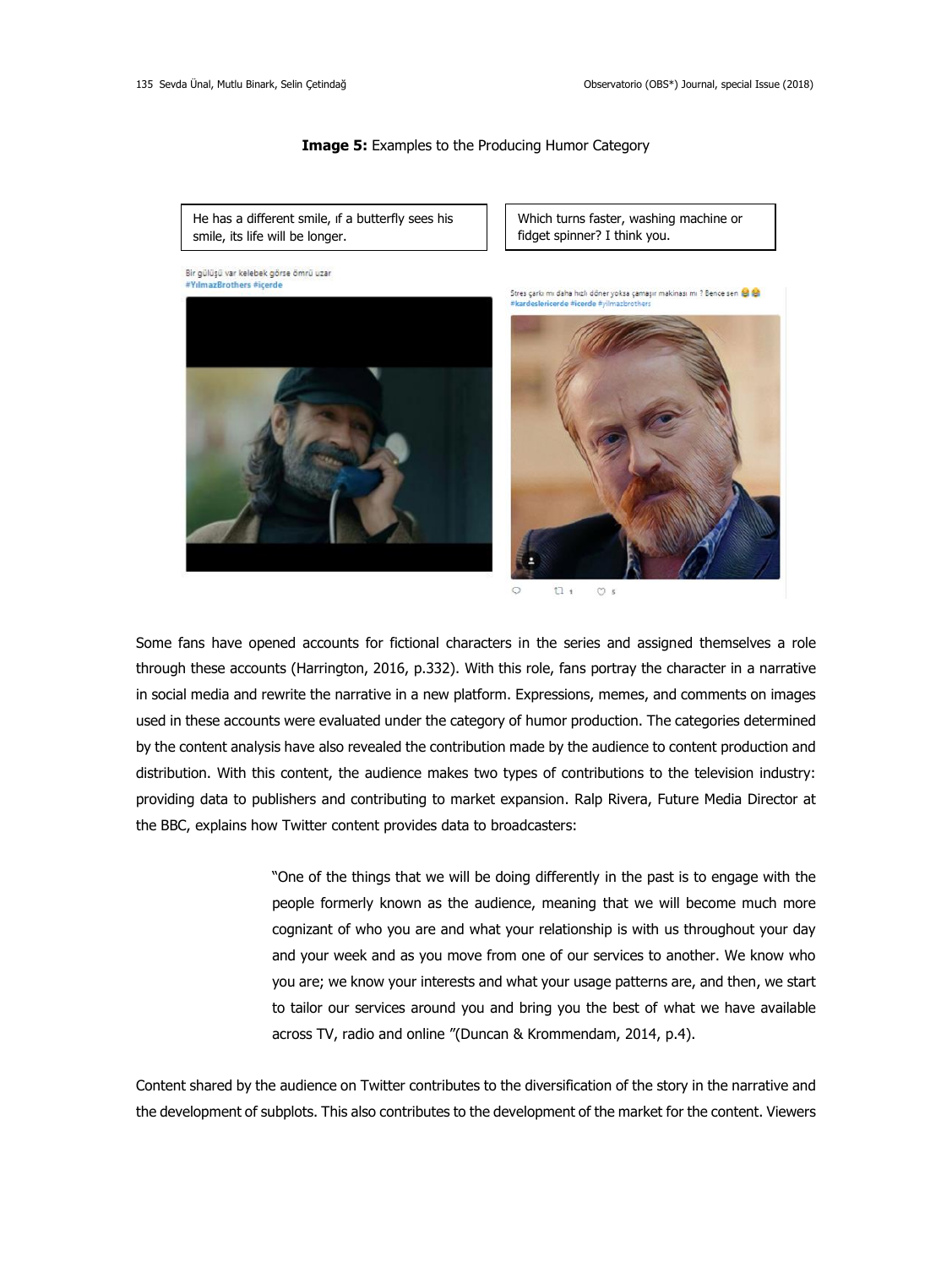are trying to access the content at appropriate times with various means and to participate in the distribution of the content through the use of social media (Duncan & Krommendam, 2014, p.11). The content obtained from the viewer and the benefits offered to the industry through this content appear to be free of charge. In other words, the viewer's time has turned into free and effective labor. Stephen Harrington states that productive fans have contributed to the marketing of programs and added revised value to the advertisement activity embedded in the broadcast of the program. For this reason, the free labor experience is exploitative (2016, p.332). Research has shown that the social television phenomenon both reveals the pleasure and interests of the viewer and provides vital value for marketing and advertising (Quintas-Froufe and González-Neir, 2014). As a prosumer, what the viewer does has an important place in the content development strategies of the broadcasting industry. A research conducted in 2013 by the international research company Nielsen (2013), titled "The Follow-Back: Understanding the Two-Way Causal Influence Between Twitter Activity and TV Viewership" reveals a correlation between the number of tweets posted about a program and the increase in the number of views for a program on traditional television. In addition, tweets that the audience produces voluntarily, even with passion, form a database for online advertising and marketing, as well as behavioral and emotional research.

Hashtags function as a bridge between the serial and its audience. Through hashtags, the audience can be informed about the theme of the current episode. The audience's tweets and replies can make the serial more visible both nationally and internationally. The production firm can determine the policy for the following episodes based on the feedback from the audience. The audience also functions both consumer and producer of content, and they contribute to the distribution of content.

# **The Instagram Account of Insider: Behind the Scenes, the Whipping of Curiosity, and the Relation to Brands**

In this section, Insider's official Instagram account, "#içerdedizitv" was examined, and five categories were identified to classify data. These categories were identified according to posts sent by the production firm of Insider. The first is "Reminders about Insider" which can be provided, for instance, to give a place to specific scenes from the serial and the broadcasting trailers, before or after the broadcasting of the serial, and to ask questions about the content. Through these contents, the audience remains tied to the narrative of the serial and to the relationships between characters (conflict, tension, love, missing), and in social media, the debate about the serial constantly remains live. To share their thoughts, viewers were provided with a temporary living room, which is a communal character, and the audience continued to produce and consume content on this medium. Ay Yapım asked questions about content such as places where the audience wanted the series to be shot and musics that they wanted to hear, so the viewer was invited to produce content. These questions were supported with gifs (Okur, July 2017).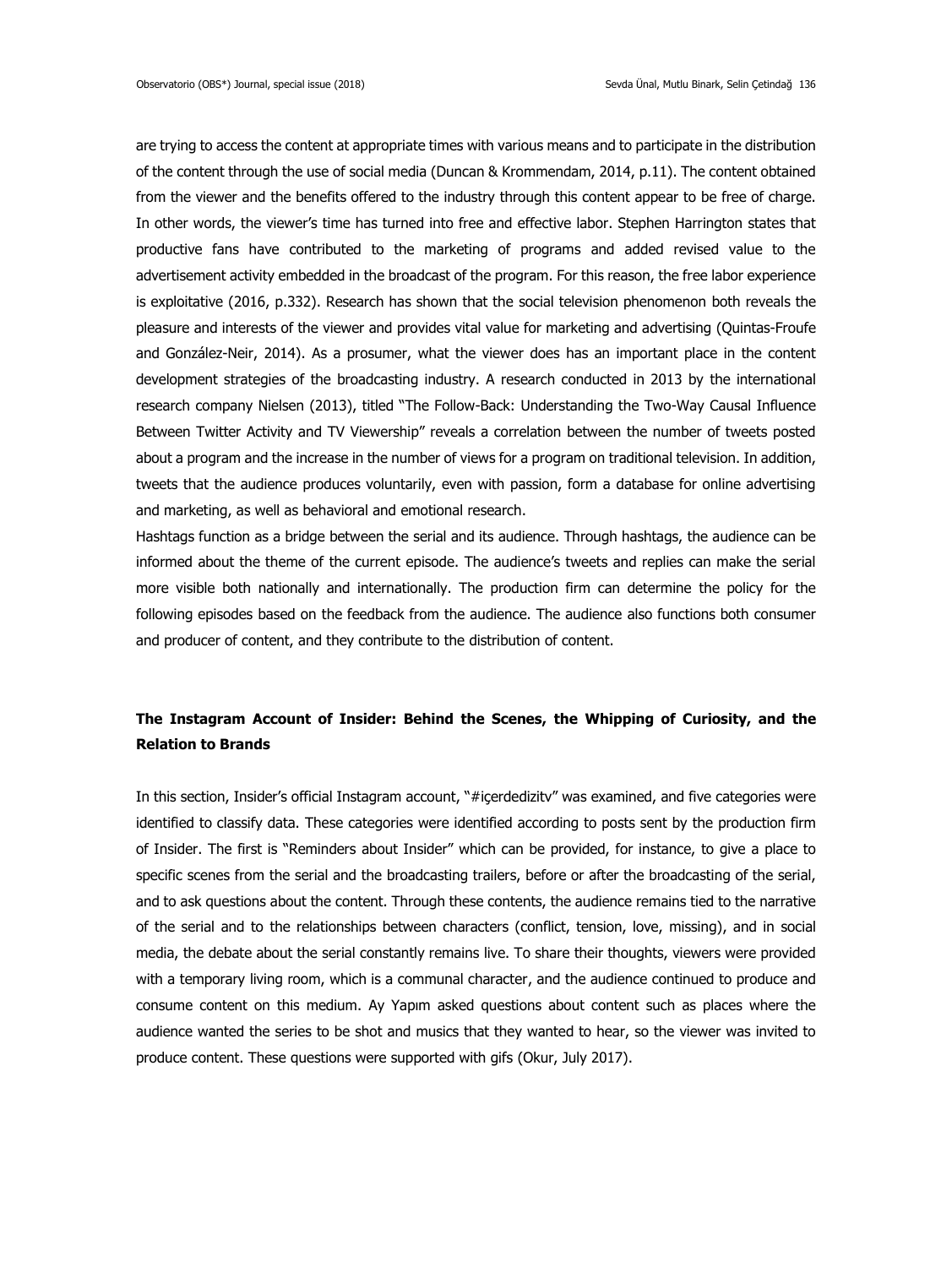

## **Image 6:** Example to the Reminders about Insider

Barış started to work at Fusun's restaurant. Who is working for?

In interacting with viewers, Insider could transfer the content flow to the viewer through the production of pictures or music, arrangements, competitions, questions, and discussions. For example, by organizing competitions, a community spirit and enthusiasm among the audience were created. Moreover, with audience involvement in production, the content reaches a wider audience. Insider has used two hashtags on Instagram that would increase interaction with the audience: #TakTakTakaTak (knockknockknockingknock) and #Kardeşim(mybrother) #Anıbiriktir(savememory). Insiders episode 11's hashtag #TakTakTakaTak is a rhythmical sound that the character Coşkun made with his ring. At a competition announced on the official Instagram account of Insider, the audience was asked to produce and record this sound with different tools and to send them. It was announced from Insider's Instagram account that the winning clip would be published from the official account. With the hashtag #Kardeşim#Anıbiriktir, photographs were collected from the audience's family albums, and these photos were shared in the end credits.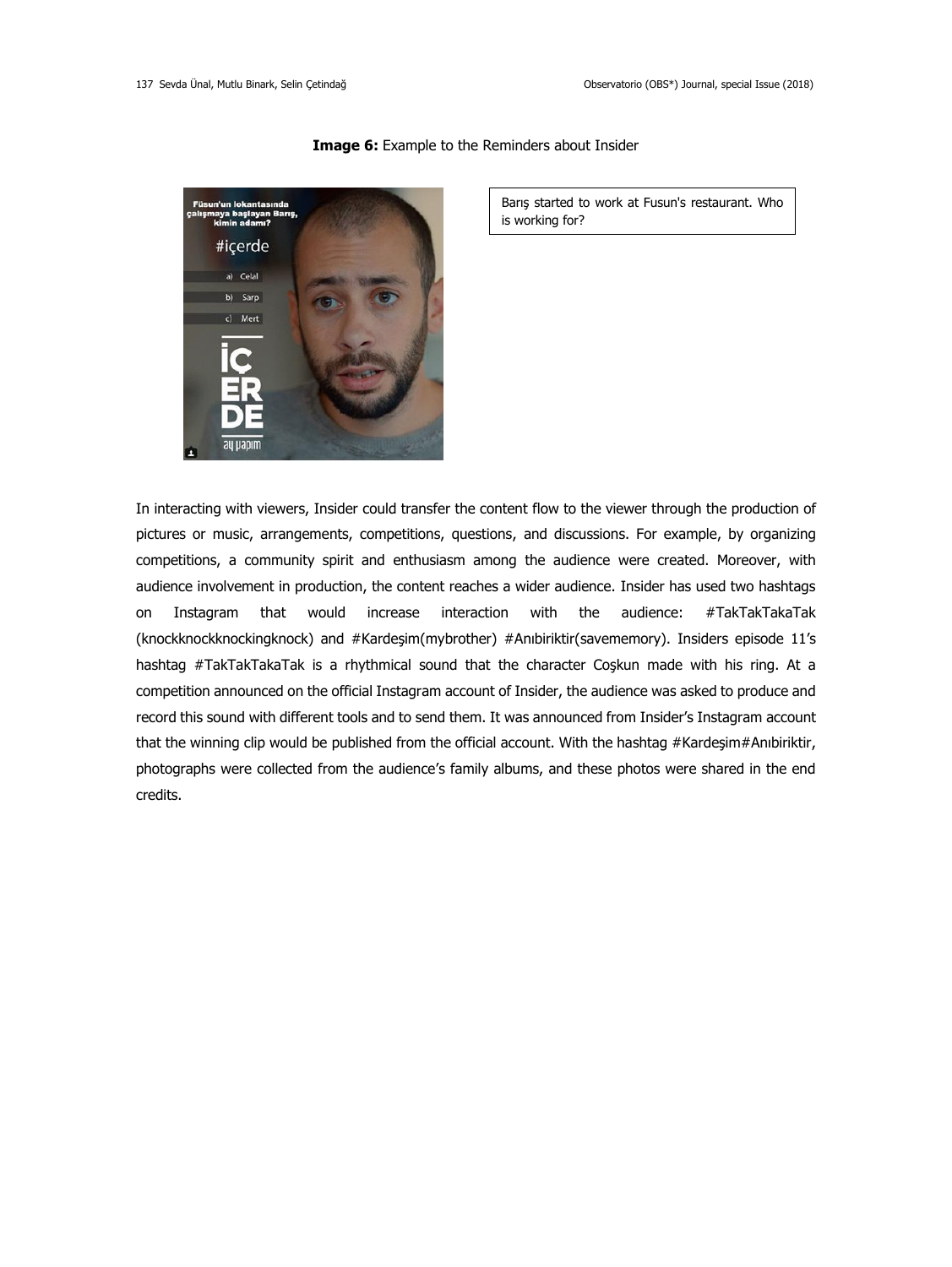#### **Image 7:** Example to a Competititon

Make your video with the rthym of #knockknockknockingknock and send us. One of the Insider audience whose video will be chosen, can get to chance to visit the set! Last day is Monday!!!



After Insider, the following season, a new Turkish series was produced by Ay Yapım. The new serial, the Pit (Çukur) broadcasts on Show TV. Mert Karadağ/Umut Yılmaz, played by Aras Bulut İynemli, one of the main characters on Insider, is seen in the role of Yamaç Koçovalı in the Pit. Apart from the other main characters, many secondary characters from Insider also appear on the Pit. Unlike Insider, interaction with the Pit is mostly taking place via Instagram. The social media strategy for the Pit in many ways is similar to that for Insider. However, in contrast to Insider's social media strategy, in the Pit, Ay Yapım introduced a new strategy that the audience can listen to their favorite song, especially in the rap genre. After the broadcasting of the episode, the audience can view the video of the song from the Instagram or YouTube account of the Pit. In addition, through Instagram, the audience can request songs to be played on the Pit. Insider's audience management differs from that of other serials in Turkey. This difference arises from the production company, Ay Yapım, which is a pioneer in terms of audience management. The production team strictly follows the international television industry and applies new audience management strategies.

Backstage content can be produced and presented by the industry about an ongoing serial. This content sharing is especially important for fans in terms of showing empathy for and relating to the characters. Backstage content sharing, apart from supporting the narrative, helps establish a more sincere bond between serials and the audience, for instance, by showing the daily life of producing the show. On the one hand, viewers can get clues about the content of the serial; on the other hand, they can witness the daily life practices of the actors and the drama team. The best example of backstage content that gives clues about Insider is the post that ends the debate about the death of the character Melek. Melek, who was the leading female character of Insider, was shot in the final scene of the 30th episode. In episode 31, viewers saw the Melek's death, but on social media, there were some discussions about Melek's death. For some viewers, she did not die. After the day of the 31st episode was broadcasted, Bensu Soral who played Melek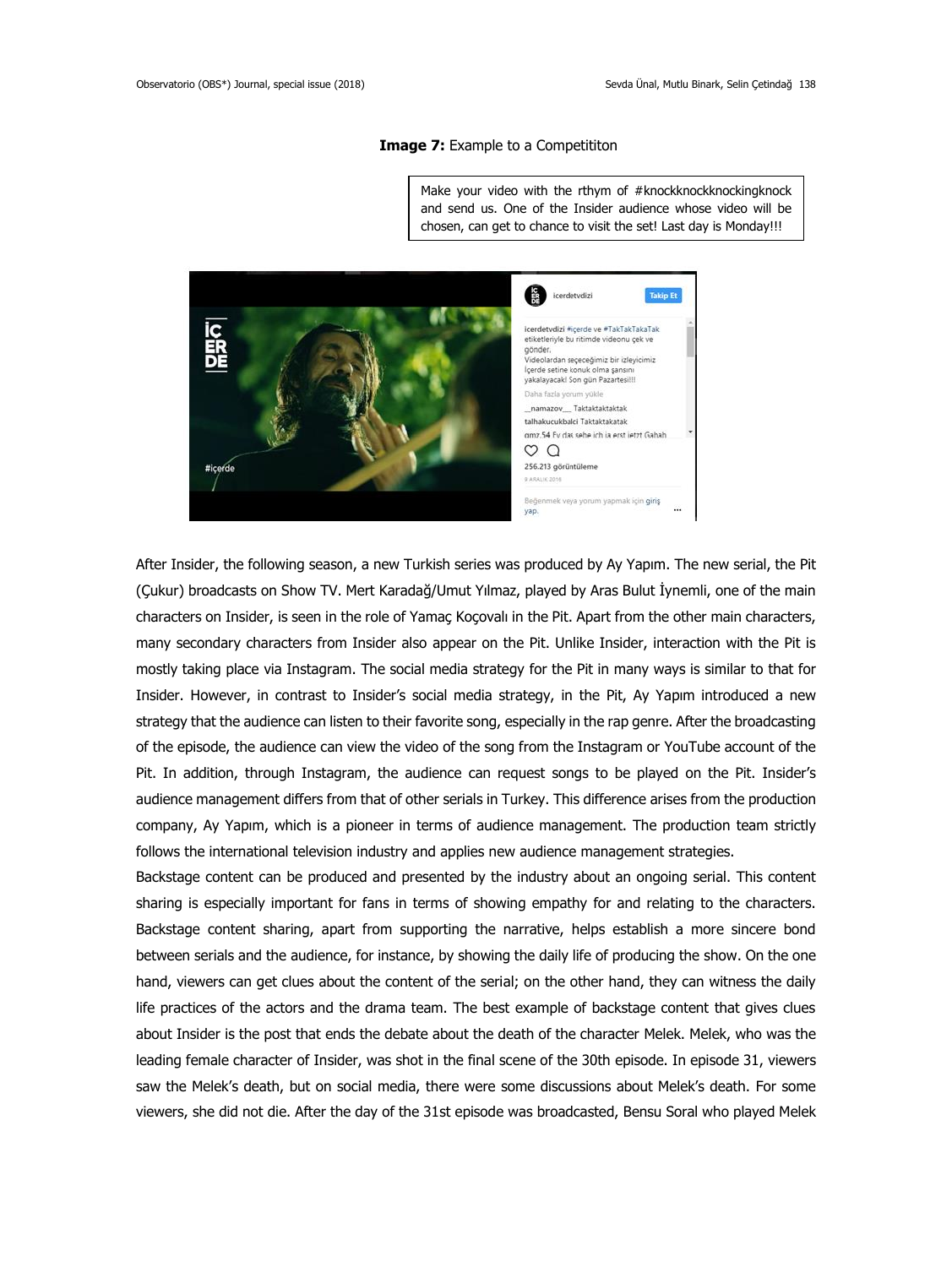on Insider, posted a photo on her Instagram account that gave information about the backstage of the serial. With this photo, she shared emotional content and said goodbye to Insider. On social media, this photo and explanation ended the discussion about Melek's death.

## **Image 8:** Example to the Backstage Content



The broadcasting industry incorporates brands into the story in order to include a viral marketing component in the narrative. As well known, Instagram is one of the best mobile apps for brands to share attractive and creative stories and reach their target audience a high-quality environment (Kirkpatrick & Tode, 2016). Instagram, as an image-focused platform, creates the opportunity to tell a story centered on visual images. One of the advertising strategies of Insider was to incorporate brands in scenario. Doğtaş furniture can be shown as an example. After the broadcasting of Insider, viewers' interactions with this brand on Instagram became visible.

On the Instagram account of Insider, Doğtaş furniture announced which Doğtaş product was chosen for Mert by Eylem. And then asked to the audience "Which one did you choose?" and marketed its product in this way. This firm was among the supporters of the social responsibility project in which Insider was incorporated in.

Today, businesses are evaluated in terms of not only the contribution that they provide to the economy but also the solutions they propose to social problems and their sensitivity to the needs of society. In this context, various institutions and organizations, with a practice called social responsibility, show the public that they consider the interests of society (Peltekoğlu, 2016, p.201). Social responsibility practices provide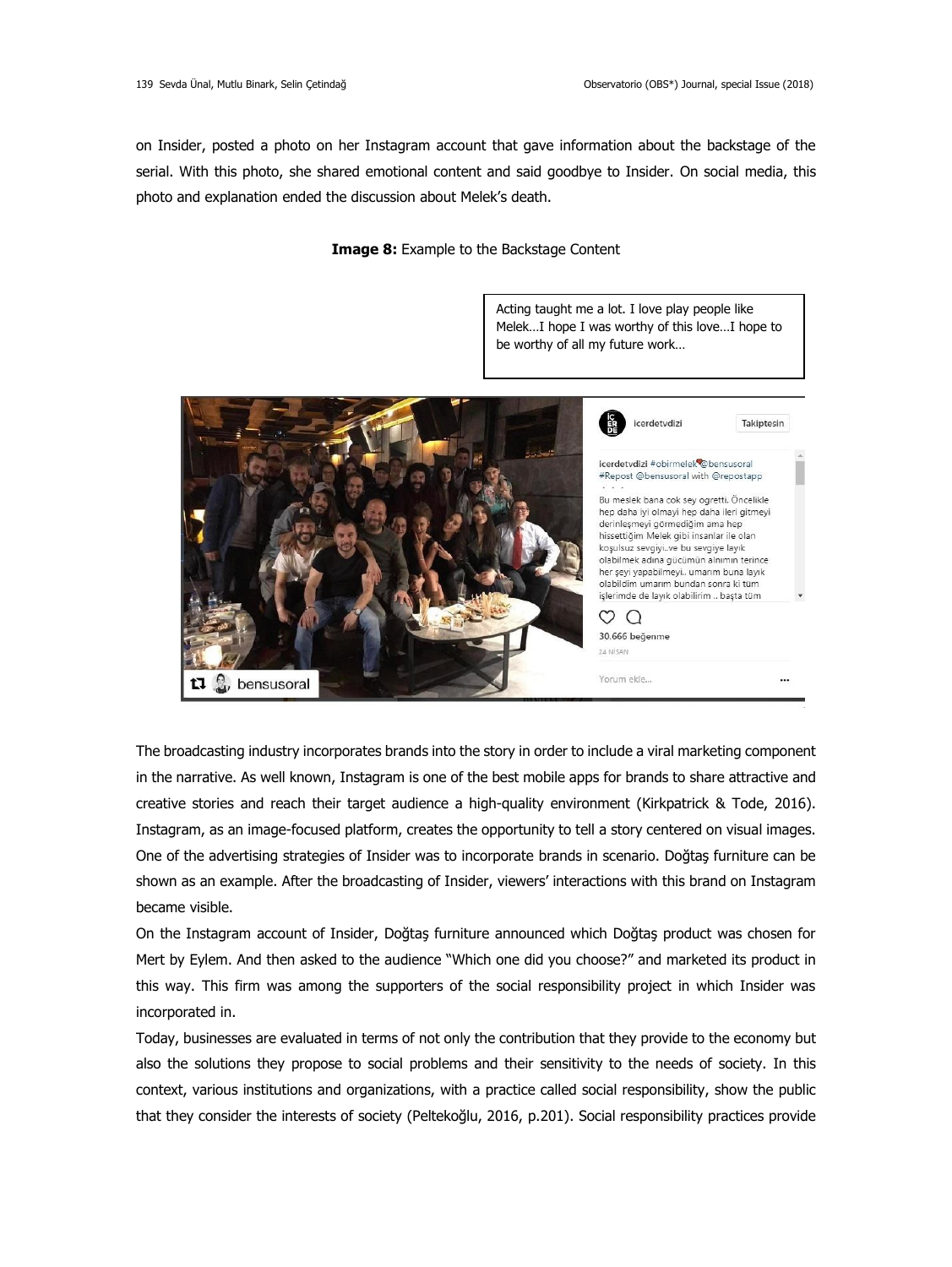a two-way benefit to institutions: institutions or brands establish an emotional connection with the community, and through this connection, they are thus differentiated from other institutions by creating a positive brand image.



## **Image 9:** Example to the Brand İncorporation

Ay Yapım engaged in social responsibility as a strategy in content production and management. For instance, Insider's incorporation with OMO, a home cleansing brand, was implemented a social responsibility project in support of a sports and rehabilitation center to be established in Tekirdağ. Okur (2017) states that they have conducted some researches to realize a project in support of the children, as we know Insider's story is related to children living on the streets. He also states that serials which create serious economic value today should be involved in these kinds of social responsibility projects. A football match was organized under this project with the participation of the audience, and the final episode of the series was shown at the congress center in İstanbul with the participation of the audience and all the cast. The revenues of both events were also donated to the project. In addition, in orderto increase awareness on the project and provide support to the project with SMS messages by the audience, the actors and actresses of Insider called for support through social media.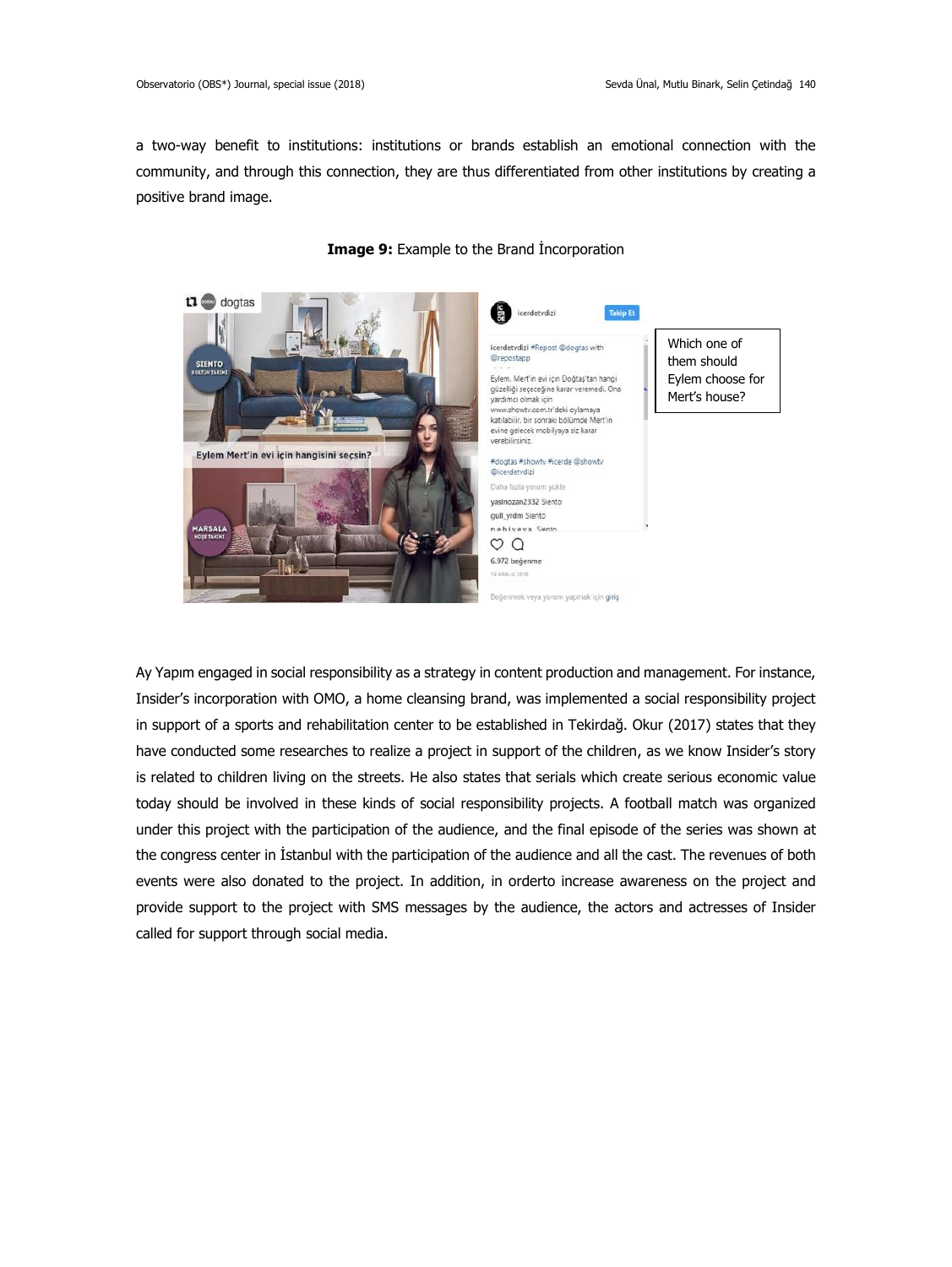

#### **Image 10:** Example to the Social Responsibility

Support to the establishment of Insider and Mika-Der rehabilitation center.

## **In Lieu of a Conclusion: FromAudience Contribution to Narrative to Value Creation**

Developments in new communication technologies have changed the traditional understanding of broadcasting, especially business models in the television industry. As a result of developments in the television industry, we have been witnessing significant changes in the television ecosystem. This new ecosystem can be defined with concepts such as convergence, participatory culture, the second screen, and social television.The audience plays an important role in the consumption, distribution, and reproduction of content in this new ecosystem. Broadcasting should not be considered to concern only traditional TV; rather, the understanding of broadcasting must be grasped together with new viewing experiences and the media ecology interacting with the viewer. The transformations in the television industry in Turkey, especially with audience management and second screen applications used in themarketing strategies of television serials, have become concrete.

The high ratings of the serial Insider have kept the agenda of social media busy for a long time. Through 39 episodes with sharings and discussions made on social media platforms via the second screen, Insider became a trending topic both in Turkey and abroad. In the literature, social media platforms are considered to be an art channel of television. Harrington (2016) states that the television will get the Twitter art channel in motion, and Twitter will become a pre-condition of the entire viewing experience (p.331). In fact, we are facing a new viewing experience here. This viewing experience is gaining visibility by enabling the development of multi-screen social television. The content analysis conducted in this study shows that social television applications can contribute to the industry in various ways: they allowviewers to express their interest in, criticism of, and curiosity for the narrative and the characters, they facilitate the viewer's communication with the celebrities, and they make the viewer more involved in the narrative. Thus, social TV applications contribute to the growth of the media industry.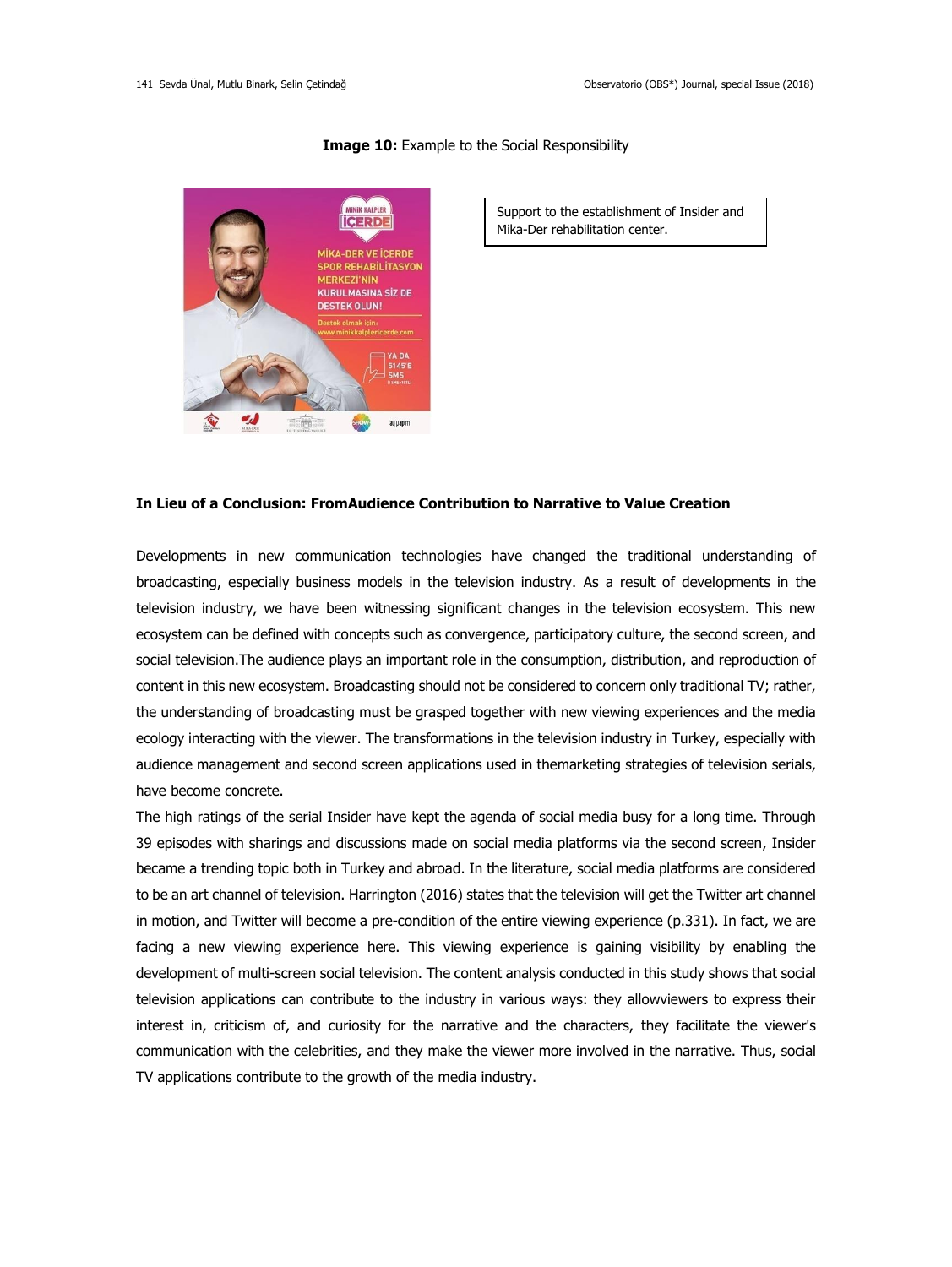In the new broadcasting ecosystem, the most important opportunity that the second screen and social television applications provide for the audience is interactivity. Television narratives still continue to take center stage in our everyday lives; they offer a way of building relationships and coming together as a community. As a new audience experience, social media enables viewers to share and discuss practices of interpretation and emotions with other audience members. Through the second screen, we can talk about what we watch on television, and we can ensure the involvement of our social environment in the discussion about the current episode or the next episode. In particular, TV audience members who watch a certain program through the second screen can read the text differently from that which the production firm aimed to communicate and can use the serial hashtags for their own purposes. As it is seen, through increased participation in the networked community, viewers do more than cooperating in the reconstruction of the text of the television. The Twitter analysis using the example of Insider exposes the use and reproduction strategies of text by the audience in a rather free way. On the other hand, the Instagram analysis shows how both broadcasters and brands have reached and interacted with second-screen users through industrygenerated content.

In this new broadcasting era, the way in which television content is written, produced, and consumed has significantly changed. With the use of the second screen, the way in which the audience watch television has also changed. As with other traditional broadcasting formats, the series industry in Turkey is in a transition period in terms of adapting second screen practices and content production in the new ecosystem. The business of integrating to this new environment has already created a competitive environment in the Turkish broadcasting industry. This particular example of the serial Insider shows us the reciprocal interaction between the industry and the audience, as well as the increasing influence of the audience on content production. Today, industry professionals are constantly trying new ways to increase ratings in this new ecosystem. Therefore, audience and content management strategies in the industry are changing, and they are changing according to the ratings of the series. In this new competitive ecosystem, it is obvious that the industry will be more inclined to adopt new ways of content and audience management. This study sheds light on the changing and developing broadcasting industry in terms of audience and content management. However, we need to examine how the audience experience is changing and how marketing strategies can be adopted to the new audience profile in further studies.

## **References**

- Arrojo, M. J.(2015). Social television as a new relationship between conventional TV and the audience: An analysis of its aims, processes, and results. *International Journal of Social Science Studies, 3*(4), 37-49.
- Bilgin, N. (2014). Sosyal Bilimlerde İçerik Analizi. Ankara: Siyasal Kitabevi.
- Binark, M., Yalçın, H., Karataş, Ş., & Çomu, T. (2017). Sosyal Bilim Araştırmalarında Türkiye'de Veri Etiği Politikası: Sosyal Medya Ortamlarından Veri Toplanması. Sosyoloji Divanı. 5(9), 101-128.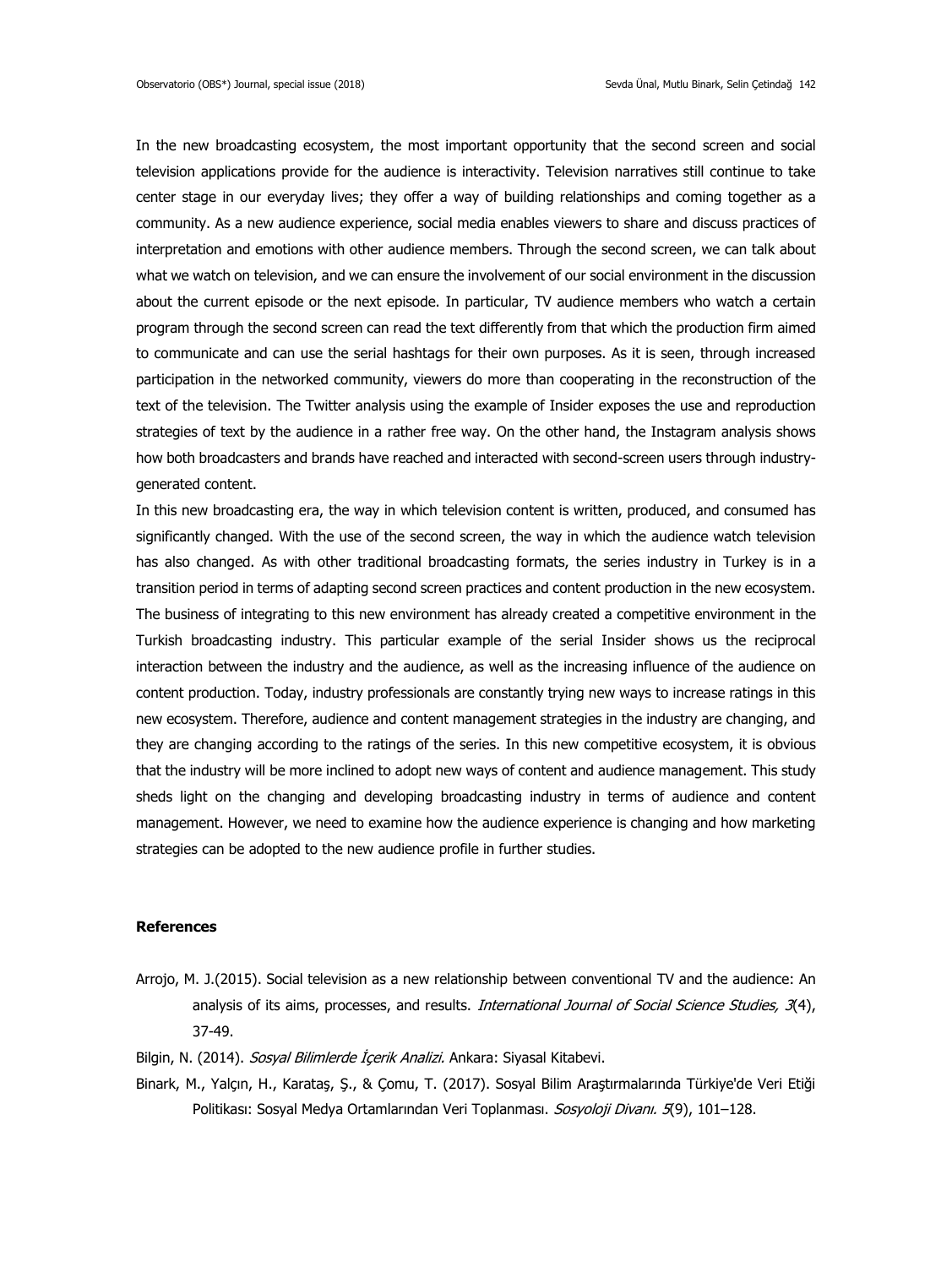- Bjur, J. (2012). Social television ecology The misfits and new viewing practices. In A. Abruzzese, N. Barile, J. Gebhardt, & J. Vincent(Eds), The New Television Ecosystem (pp. 175–192). Berlin: Peter Lang.
- Blake, J. (2017). Television and second screen interactiveTV in the age of social participation. New York: Routledge.
- Braun, V., &Clarke,V. (2014). What can 'thematic analysis'offer health and wellbeing researchers? International Journal of Qualitative Studies on Health and Well-being, 9(1), 26152. [https://doi.org/10.3402/qhw.v9.26152.](https://doi.org/10.3402/qhw.v9.26152)
- Buschow, C., Schneider,B.,&Ueberheide, S. (2014). Tweeting television: exploring communication activities on twitter while watching TV Communications. European Journal of Communication Research, 39(2), 129–149.
- Dikmen, E.S. (2017). Türkiye'de Televizyon Yayıncılığının Dönüşümü: Sosyal TV Yayıncılığı. Gümüshane Üniversitesi İletişim Fakültesi Elektronik Dergisi, <sup>5</sup>(1), 425–448.
- Duncan, G.,&Krommendam, H.(2014). The Future Face of Television. Leadership in the Changing World of Technology and Viewing Behaviour. Retrieved from [https://www.spencerstuart.com/research-and](https://www.spencerstuart.com/research-and-insight/the-future-face-of-television)[insight/the-future-face-of-television.](https://www.spencerstuart.com/research-and-insight/the-future-face-of-television)
- Ellis, J. (2000). Seeing Things: Television in the Age of Uncertainty. London: Cambridge University Press.
- Evans, E. (2015). Layering engagement: the temporal dynamics of transmedia television. Storyworlds: A Journal of Narrative Studies. 7(2), 111-128.
- Gökçe, O. (2001). *İçerik Çözümlemesi Teori-Metod-Uygulama*. Konya: Selçuk Üniversitesi.
- Harrington, S. (2016). Televizyonu tweetlemek: Canlı Tv, izleyiciler ve sosyal medya. In K. Weller, A. Burns, J. Burgess, M. Mahrt, & C. Puschmann (Eds.), *Twitter ve Toplum* (pp. 325–337). İstanbul: Epsilon Yayıncılık.
- Hay, J., & Couldry, N. (2011). Rethinking Convergence/Culture, Cultural Studies, 25(4-5), 473-486.
- Jenkins, H. (2001). Convergence? I diverge. Technology Review. Retrieved from <http://web.mit.edu/cms/People/henry3/converge.pdf>
- Jenkins, H. (2004). The Cultural Logics of Media Convergence. International Journal of Cultural Studies, 7(1), 33–43. Retrieved from [https://doi.org/10.1177/1367877904040603](https://doi.org/10.1177%2F1367877904040603)
- Jenkins, H. (2006). Convergence culture: Where old and new media collide. New York: NYU Press.
- Jenkins, H. (2007). Transforming fan culture into user-generated content. Confessions of an Aca-Fan [online]. Retrieved from http://henryjenkins.org/2007/05/transforming fan\_culture\_into.html
- Jenkins, H. (2013). Is This the End of Television as We Know It? Retrieved from <http://henryjenkins.org/2013/05/is-this-the-end-of-television-as-we-know-it.html>
- Jürgens, P., Jungherr, A., & Schoen, H. (2011). Small worlds with a difference: New gatekeepers and the filtering of political information on Twitter. Proceedings of the 3rd International Web Science Conference, 21. Retrieved from [http://andreasjungherr.net/wp](http://andreasjungherr.net/wp-content/uploads/2013/11/J%C3%BCrgens-Jungherr-Schoen-2011-Small-Worlds-with-a-Difference.pdf)[content/uploads/2013/11/J%C3%BCrgens-Jungherr-Schoen-2011-Small-Worlds-with-a-](http://andreasjungherr.net/wp-content/uploads/2013/11/J%C3%BCrgens-Jungherr-Schoen-2011-Small-Worlds-with-a-Difference.pdf)[Difference.pdf](http://andreasjungherr.net/wp-content/uploads/2013/11/J%C3%BCrgens-Jungherr-Schoen-2011-Small-Worlds-with-a-Difference.pdf)
- Katz, E. (2009). The end of television?: Its impact on the world (so far). ANNALS 623,6-18.